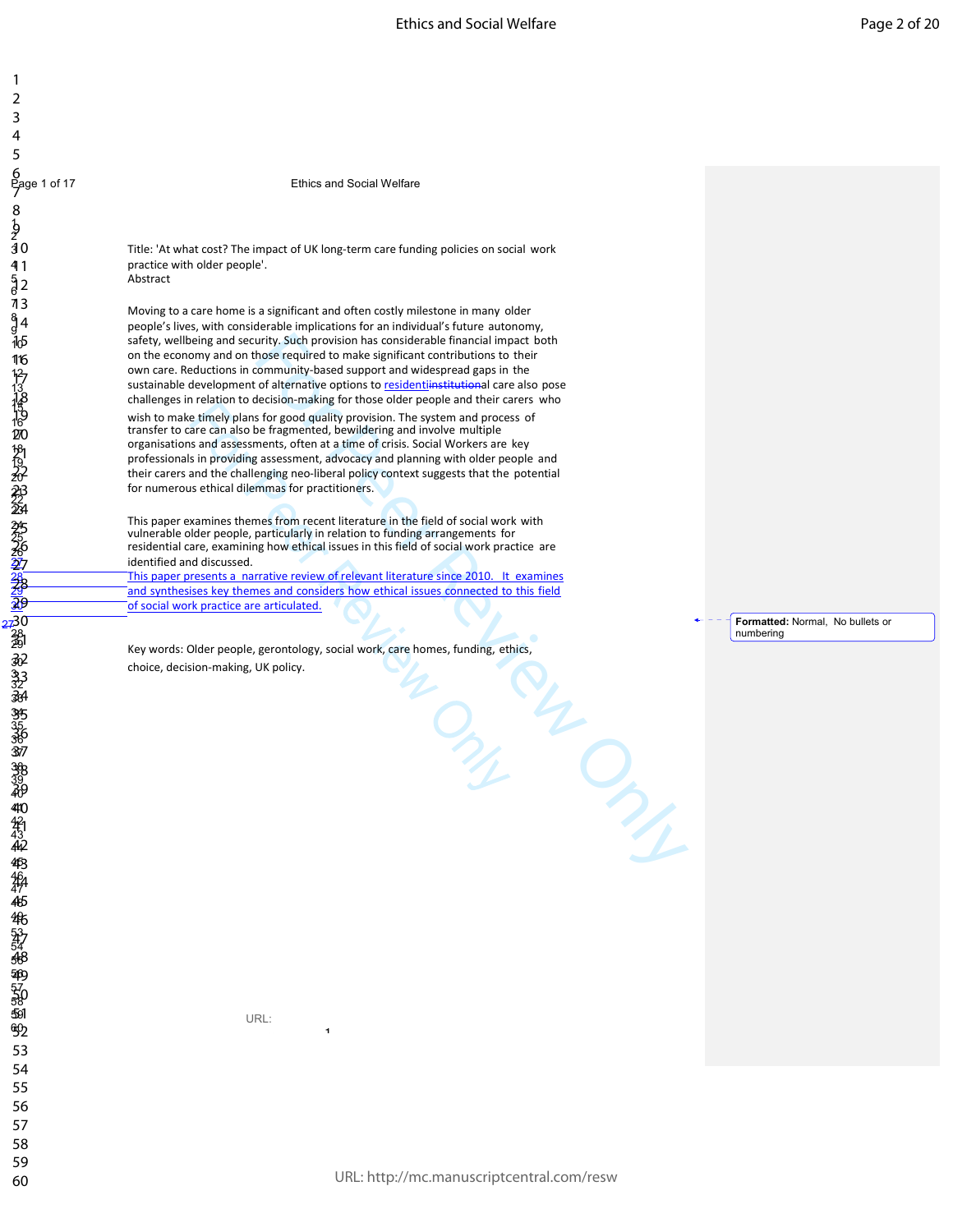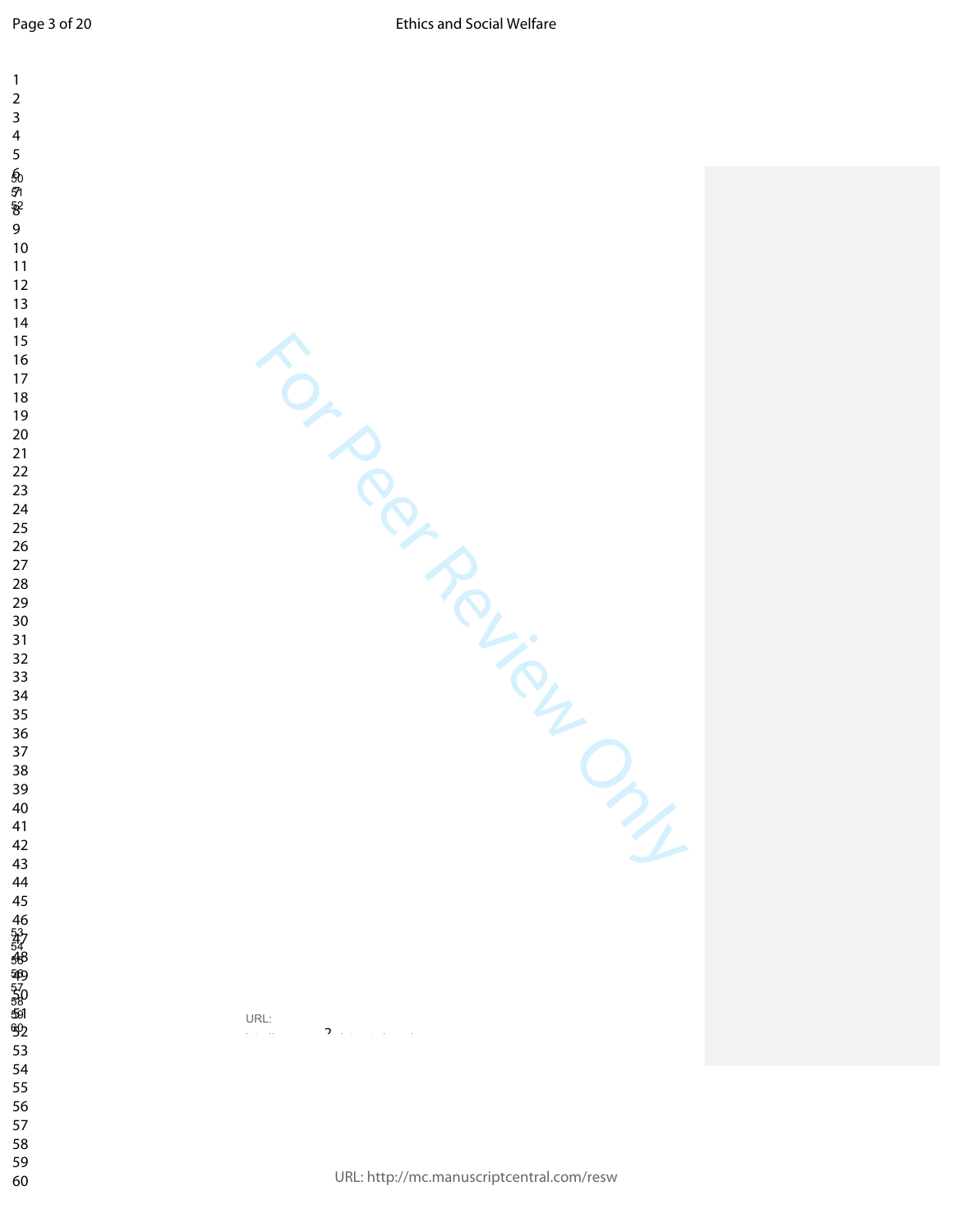| 4<br>5                     |                                                                                                                                                                               |              |                                          |
|----------------------------|-------------------------------------------------------------------------------------------------------------------------------------------------------------------------------|--------------|------------------------------------------|
| 6                          |                                                                                                                                                                               |              |                                          |
| 7                          | <b>Ethics and Social Welfare</b>                                                                                                                                              | Page 2 of 17 |                                          |
| 8                          |                                                                                                                                                                               |              |                                          |
| )<br>2<br>30               |                                                                                                                                                                               |              |                                          |
|                            |                                                                                                                                                                               |              |                                          |
| 41<br>a<br>a<br>a<br>2     | Introduction                                                                                                                                                                  |              |                                          |
|                            | Moving to live in a care home is for many older people a significant milestone in later                                                                                       |              |                                          |
| J3                         | life, with dramatic implications for future autonomy, safety, wellbeing and security.                                                                                         |              |                                          |
| .<br>g4                    | The cost of residenti <del>institution</del> al care has considerable financial impact both on the economy of the UK and<br>on that of other nations                          |              |                                          |
| Ĭ5                         | (Comas-Herrera et al, 2006; DEMOS, 2014) as well as and on individuals and their families who                                                                                 |              | Formatted: Normal, Indent: Left: 0.11",  |
| $\frac{16}{121}$           | are required to contribute financially, or in some circumstances, fully fund their own                                                                                        |              | No bullets or numbering                  |
| 182                        | care (Hollinrake and Thomas 2015). In the UK, the need to improve public<br>confidence in the quality of care in the face of this huge expense is also poised                 |              |                                          |
| 1693                       | against a background of austerity measures (Tanner et al 2018). Long overdue public                                                                                           |              |                                          |
|                            | acknowledgment of the serious crisis in England's adult social care by the                                                                                                    |              |                                          |
|                            | Parliamentary Health Committee (2016) has already underlined the grave impact of<br>underfunding on both social care and the wider National Health Service (NHS) (Oliver      |              |                                          |
|                            | 2017). Alongside increased demands in the UK and elsewhere for individuals to fund residential care using                                                                     |              |                                          |
|                            | personal assets, there There has also been significantly reduced resourcing for community-based                                                                               |              |                                          |
|                            | support and the development of sustainable alternative options to residentinstitutional care<br>(Age UK, 2012).                                                               |              |                                          |
|                            |                                                                                                                                                                               |              |                                          |
|                            | The consequences of delayed hospital transfers, inconsistent and arbitrary decisions                                                                                          |              |                                          |
| 80572223333343452425232330 | on eligibility for NHS funded care, tighter rationing on provision for people with<br>needs deemed 'moderate' and a lack of support for carers (Welch et al, 2017) have       |              |                                          |
|                            | impacted negatively on the process of decision making in relation to those older                                                                                              |              |                                          |
|                            | people who require residential care. Systems for accessing assessment and care are                                                                                            |              |                                          |
|                            | bewilderingly complex and at the same time overly rigid, with reduced access to NHS funded community care<br>identified by many (Hollinrake and Thomas                        |              |                                          |
| 37 勤奋跳荡头 37.398 蚂物         | 2015). In addition, many of the 'oldest old' people in the UK are subjected to a                                                                                              |              |                                          |
|                            | policy discourse which valorises 'maximising independence' and presents the need                                                                                              |              |                                          |
|                            | to receive care as being wholly negative and contributing to a social burden. This<br>discourse is largely portrayed as fact, rather than critiqued as oppressive and ageist, |              |                                          |
|                            | again disadvantaging this group (Lloyd 2006).                                                                                                                                 |              |                                          |
|                            |                                                                                                                                                                               |              |                                          |
|                            | Social workers are a key group of professionals who work with older people and indeed have always been<br>involved in financial assessments for services. They                |              |                                          |
|                            | operate in this difficult climate, providing statutory assessment, advocacy and                                                                                               |              |                                          |
|                            | planning for older people and their carers and are expected to balance needs and                                                                                              |              |                                          |
|                            | choice within available resources. At the same time, in much of the UK they have                                                                                              |              |                                          |
| 431                        | little in the way of a continuing role with older people who have made the transition<br>to residential care.                                                                 |              |                                          |
|                            | -Social workers may struggle with balancing person-centred care planning with fair                                                                                            |              | Formatted: Indent: Left: 0"              |
|                            | and reasonable resource allocation, attempting to promote service user 'choice'                                                                                               |              | Formatted: Normal, Line spacing:         |
|                            | when options are limited. What is more, service users themselves may have                                                                                                     |              | Exactly 10.8 pt, Tab stops: Not at 1.54" |
|                            | priorities that do not necessarily sit easily with professional understandings of and<br>commitments to best practice and managerial requirements, especially where these     |              |                                          |
|                            | are underpinned by conceptions of empowerment which might be simplistic or                                                                                                    |              |                                          |
|                            |                                                                                                                                                                               |              |                                          |
|                            |                                                                                                                                                                               |              |                                          |
|                            |                                                                                                                                                                               |              |                                          |
|                            |                                                                                                                                                                               |              |                                          |
| 经按好供书纸牌经报的预知               | URL:<br>C                                                                                                                                                                     |              |                                          |
| 53                         |                                                                                                                                                                               |              |                                          |
| 54                         |                                                                                                                                                                               |              |                                          |
| 55                         |                                                                                                                                                                               |              |                                          |
| 56                         |                                                                                                                                                                               |              |                                          |
| 57                         |                                                                                                                                                                               |              |                                          |
| 58                         |                                                                                                                                                                               |              |                                          |

44

123456789

 $\mathbf{1}$  $\overline{2}$  $\mathsf{3}$  $\overline{4}$ 5  $\boldsymbol{6}$  $\overline{7}$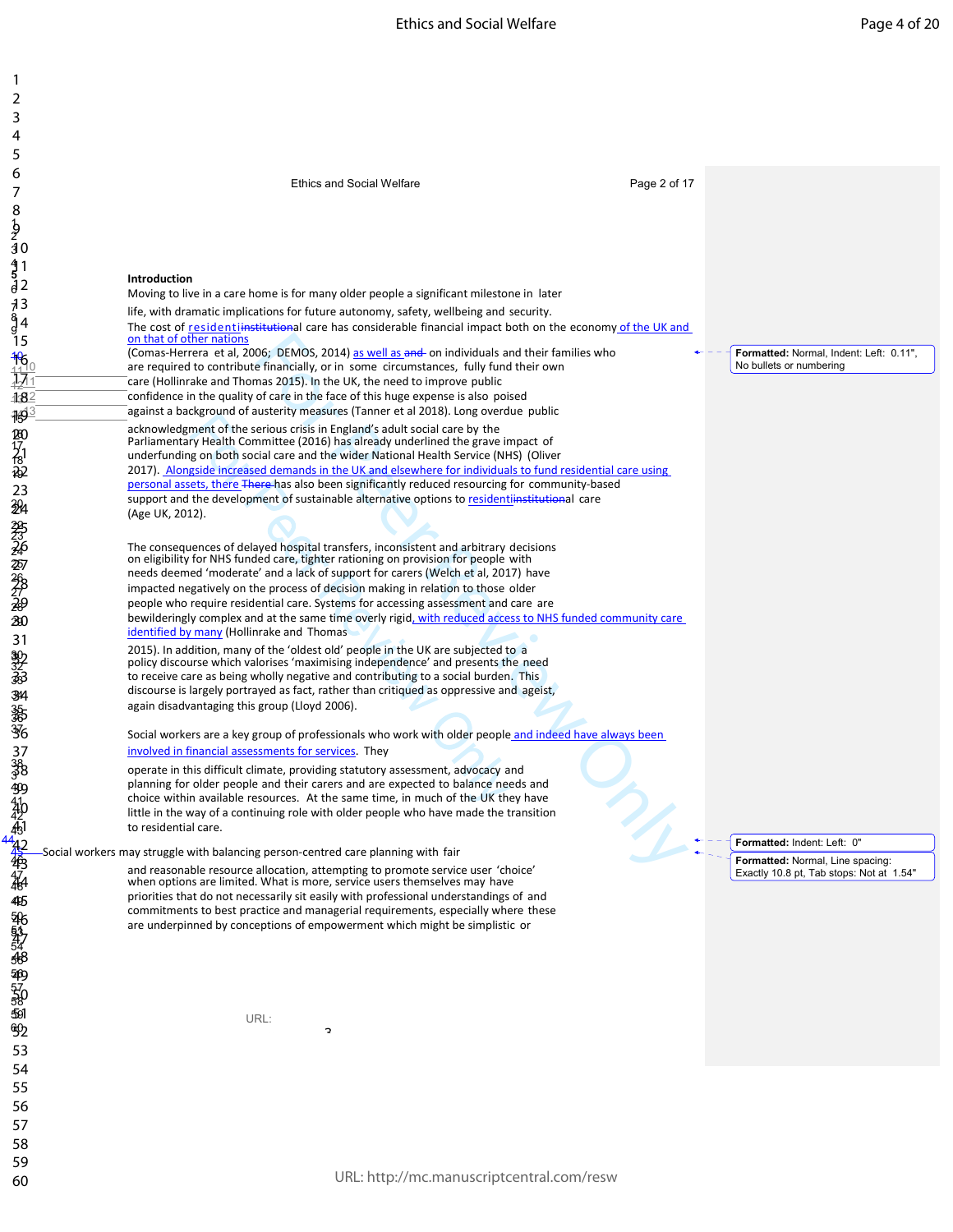URL: http://mc.manuscriptcentral.com/resw

For Perince Manuscript

URL:

 $\overline{A}$ criptcentral.com/respectively.com/respectively.com/respectively.com/respectively.com/respectively.com/respectively.com/respectively.com/respectively.com/respectively.com/respectively.com/respectively.com/respectiv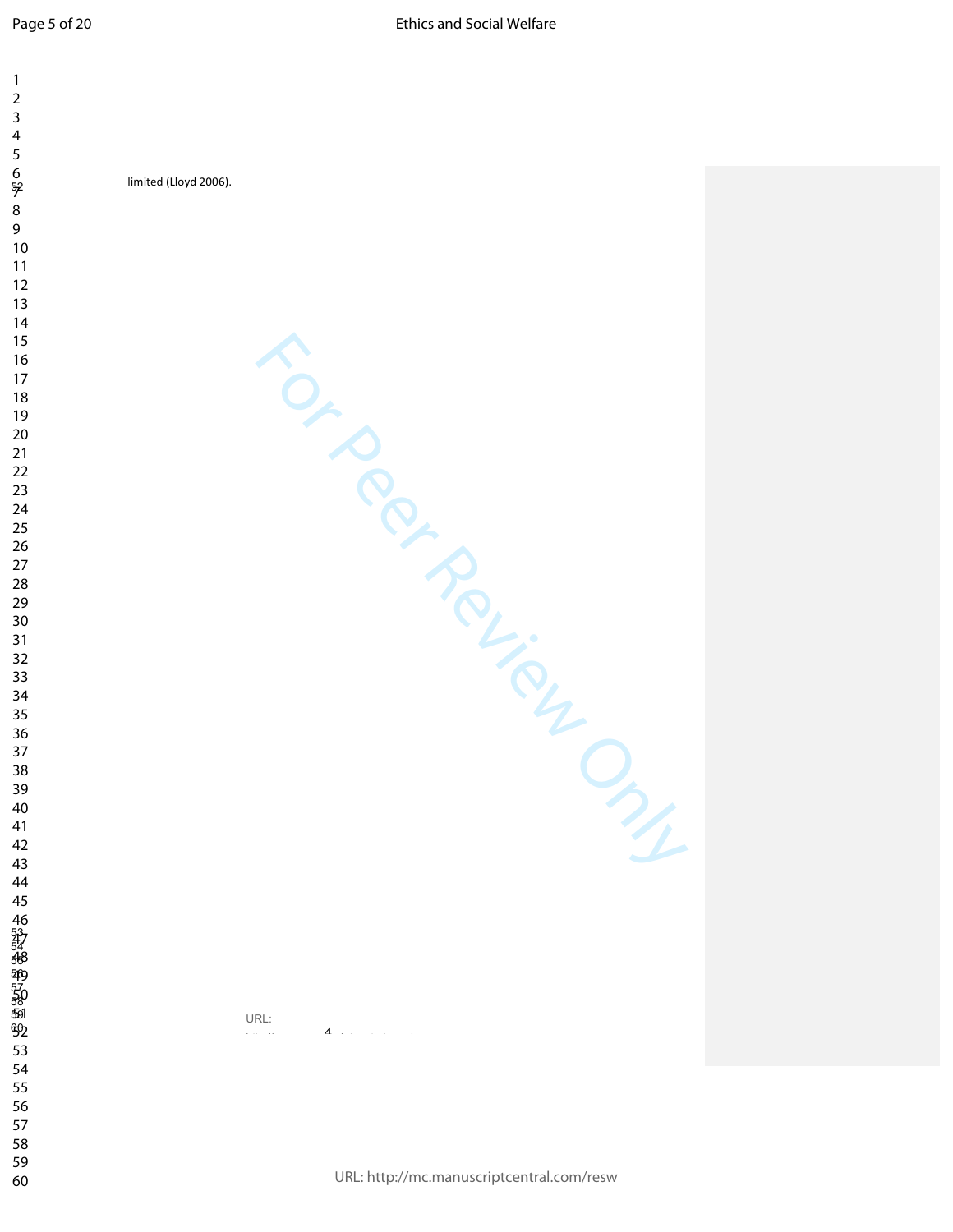# 6<br>Page 3 of 17 **Ethics and Social Welfare**

2 3 This paper presents a narrative review of relevant literature since 2010. It examines 41 **and synthesises key themes and considers how ethical issues connected to this field** ial work practice are articulated

#### **9 The review protocol**

This discussion paper presents a narrative review of recent literature in order to identify and synthesise themes and debates in these areas, with a few to suggesting areas for future research and scholarship. The following research questions were agreed on:

1) What key themes in relation to decision-making about long-term care are emerging from recent literature this area?

2) How are ethical issues and dilemmas discussed in the literature?

The literature review process model was adapted from Pawson (2006) using an iterative and interactive approach. An initial simple list of search terms was developed: 'older people'; and 'care homes'; 'long-term care' and 'funding'; 'selffunders'; and 'decision-making'; and 'social work' and 'ethics'. The search was conducted through 'Summon', an online library search engine that provides fast, relevancy-ranked results from all available databases through a single search box.

sents a narrative review of recent literature in order to<br>ents a narrative review of recent as twith a few to suggesting<br>and scholarship. The following research questions were<br>relitterature this area?<br>The filterature this This resulted in more than 100 sources being identified. These were screened by the second author resulting in 35 being selected for full text review. Given the rapid change documented in the policy literature in this area, only those meeting the following criteria were included: a) dated from 2000-18; b)were directly associated with service users and/or professionals' perspectives on care home provision and c)included the decision-making process and funding arrangements. Both UK and international literature was included when this was relevant to ethical and other issues related to the research questions.

Both authors conducted a broad thematic across the selected literature and identified key themes within the range of papers chosen. The review was informed

by a 'realist' strategy for synthesising retrieved material, as this facilitates sense making of evidence and has a descriptive and exploratory focus (Pawson 2006). It was deliberately expansive to allow for a combination of evidence from peer and non-peer reviewed sources to be considered in parallel.

#### **<sup>44</sup>The policy and practice context**

An estimated 5,153 nursing homes and 12,525 residential homes in the UK provide 47 care and support for 426,000 older people (Laing and Buisson, 2014). Nearly 60% of<br>42 their residents are aged 85 years and over (ONS, 2014) and have some of the most complex medical and social needs of the population (Martin Finbarr et al, 2011).

> Inequalities and inconsistencies in the long-term care system for older people and others have been well documented and analysed in relation to the dominant neoliberal socio-economic ideology. This has encouraged marketization and

privatisation of social care services for many decades (Drakeford, 2006, O'Rourke, 2016). More recent oOverly complex, locally implemented funding arrangements have a complex

 $\overline{c}$ 

URL:

8<br>2<br>2

1234562789

 $\mathbf{1}$  $\overline{2}$ 3  $\overline{4}$ 5

 $\frac{1}{6}$ 7 13 ရှိ 4

10  $4<sub>1</sub>$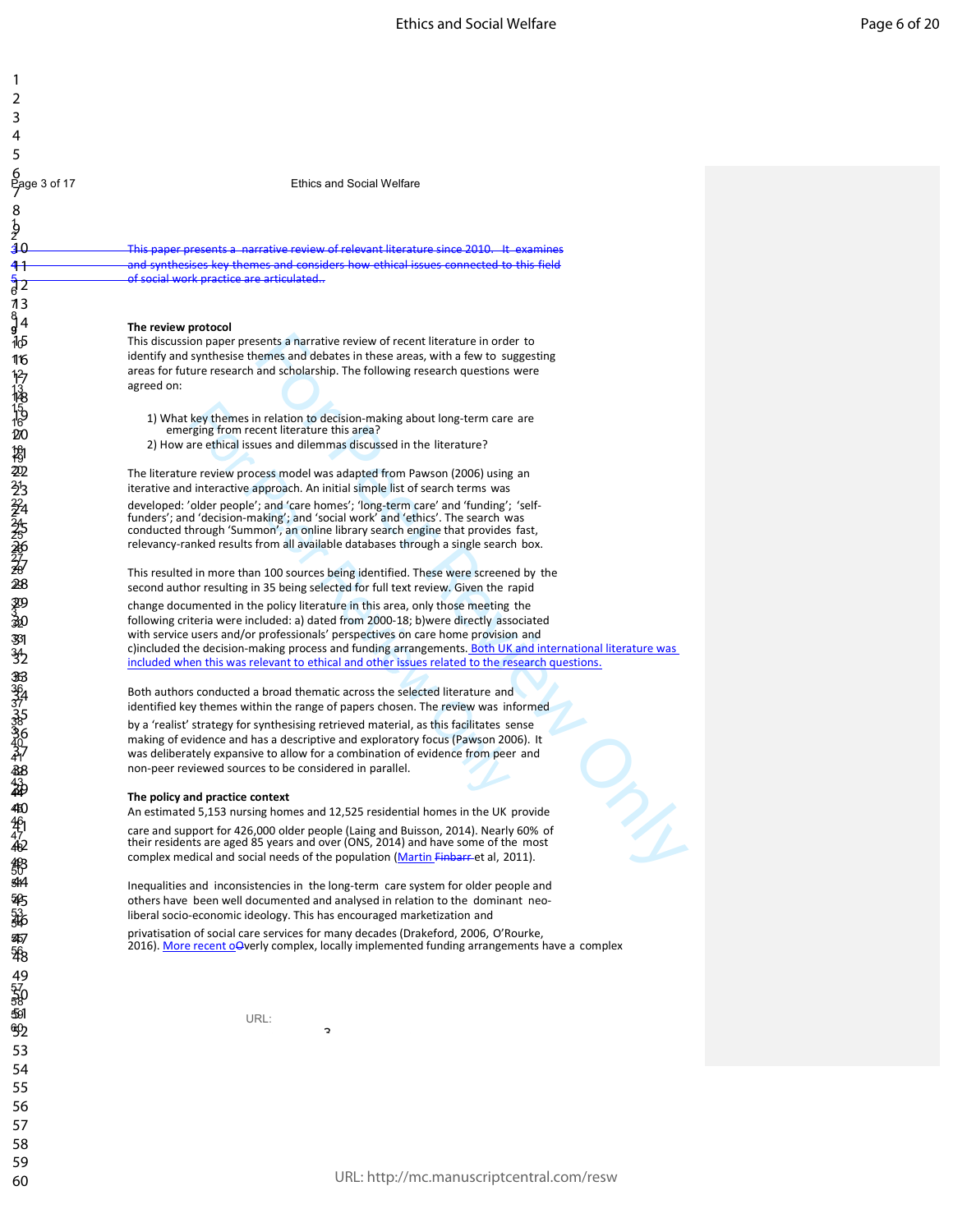60

Ethics and Social Welfare **Page 4 of 17** Page 4 of 17

relationship to the unequal access to services vulnerable older people experience (Welch et al, 2017), sometimes leading to uneven and apparently random increases in those assessed as self-funders (Institute of Public Care, 2011; Abraham, 2011; Hanratty et al, 2012, Wright, 2003). At the same time as policy makers exhort

service planners as well as practitioners to promote choice and independence, there is little evidence that increasing marketization and privatisation of state welfare services haves improved quality or increased choice in the UK, - other than for the most wealthy older people (Forder and Allen, 2014, Hollinrake and Thomas 2015).

Another feature of this complex backdrop is how dramatic rises in weekly fees for residential care establishments have increased expectations of what has to be

achieved within those financial constraints (ADSS, 2014). According to one report, insolvencies among **British** care home operators are at a record high and are likely to continue without government action (Competitions and Market Authority, 2017); such intervention is likely to be unpalatable to any government wishing to demonstrate faith in the free market to meet needs in this area.

Clearly therefore an area of practice which is both loaded with emotional impact for older people and their significant others and heavily contested, represents complexities for professionals, service users and their carers. Within this complicated picture the authors were able to identify a number of key themes across the literature reviewed, which can both contribute to gerontological social work and indicate fruitful areas for further studies.

### <sup>30</sup>**Key themes from the literature review**

quality or increased choice in the UK, —other than for the most wealthy<br>Allen, 2014, Hollinrake and Thomas 2015).<br>
Implex backdorp is how dramatic rises in weekly fees for<br>
ments have increased expectations of what has to In synthesising the key themes from this brief review of recent literature, the authors noted the interrelationship between the papers discussed, which was particularly evident in the way that the theme of global neoliberal economic and social policy emerged as having far-reaching influence in the private as well as the public sphere. In relation to ethical issues and dilemmas there was explicit identification and discussion in some papers, while in others this theme was more implicit; hence the authors decision to integrate a discussion of ethics as part of the identified themes and to return to this in the conclusion.

Complexity of different kinds was a feature of discussion throughout the selected literature; were it not for the potential to obscure other concepts, this could have been discussed as a theme in its own right, whether in relation to individual or 45 collective issues and contexts. For some writers, it was discussed mainly in relation

to the needs of the vulnerable 'oldest old' who were, by virtue of being the main users of older people's residential care (Ward and Barnes, 2016), the focus of most discussions in the literature review. Strategic planning was identified as essential by authors such as Vlachatoni et al, (2015) but the international policy context of privatisation and marketization means that knowledge about the demographic and other predictors of needing support is not always incorporated into planning and organisation of social care provision (Turnpenny and Beadle-Brown 2014). Another theme emerging from

 $\overline{A}$ criptcentral.com/respectively.com/respectively.com/respectively.com/respectively.com/respectively.com/respectively.com/respectively.com/respectively.com/respectively.com/respectively.com/respectively.com/respectiv

policy change concerns de-institutionalisation and the increasing evidence in favour of ageing 'in place', with better outcomes for users, families and staff, at comparable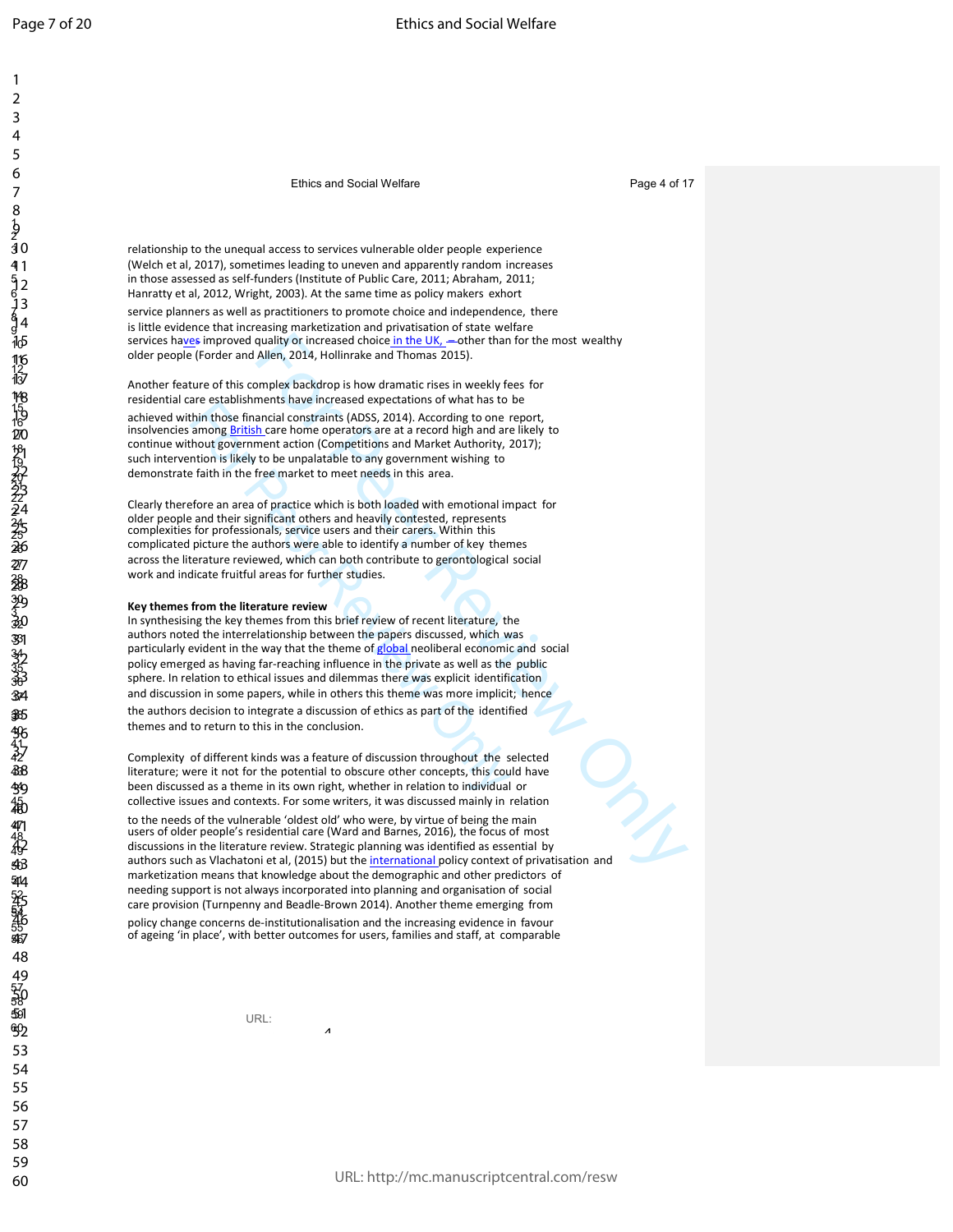6<br>Page 5 of 17 **Ethics and Social Welfare**<br>
2

cost (EU, 2010, Oliver, 2017) but there is little sign that this is about to be supported with the necessary resources. Behind the rhetoric of choice and the use of individual assets to fund residential care are major areas of unmet need (Lewis and West 2014; Rabiee 201 $\frac{43}{5}$  in terms of provision and training.

Other papers highlighted the particular complexity of funding regimes, which are difficult to navigate in themselves and complicate decision-making and admissions processes, especially as these tend to involve numerous people at what is often a time of crisis, with eligibility for funding sometimes not clarified even before the move into a care home, increasing anxiety and uncertainty. (Tanner et al., 2018, Welch et al 2017).

emestives and complicate decision-making and administions<br>
emestives and convolve numerous people at what is often a<br>
lity for funding sometimes not clarified even before the<br>
lity for funding sometimes not clarified even This complex picture is a particular feature of UK welfare state reforms as over several decades these have 18 reduced publically funded care and made the planning, organizing and payment mainly the responsibility of individuals (Williams et al. 2017). This complexity makes it inevitable that practitioners will need to identify and work with a range of needs and interests as part of the decision-making process (JRT, 2012). These include the potential residents' own wishes, family and carer need and choice as well as business interests, statutory responsibilities and practitioners' desire to work in <sup>25</sup>congruence with social work values (Author 2, 2013; Scourfield, 2004; 512). This balancing of interests poses ethical dilemmas for social workers who may or may not feel their training and experience has equipped them to work with this particular aspect of complexity: professional codes may wrongly suggest that particular principles can be applied to given situations to 'resolve' dilemmas while social work training and supervision does not inevitably support practitioners in holding and working with moral conundrums (Ash 2010).

# **34 The social work role and relationships with service users and carers**

The choice of residential home may be overly influenced by financial considerations for individuals and families, undermining the rhetoric of individual choice that lies at the centre of neo-liberal policy (REF). Recent research with older people and their families identifies affordability an important factor for self-funders when shortlisting care homes; however this financial information is said to be largely identified from 41 care homes' websites, if it is available at all, or by calling the care home. This is despite the statutory obligation to provide clear and up-to-date information about costs. On the other hand where in the UK people received Local Authority (LA) funding they were provided with more accurate budgetary information, although they also felt that they had less choice than self-funders (CMA, 2017).

The processes associated with transition to care homes, resulting from recent policy changes and reductions in resources were also an important

feature of the literature. Baxter et al (2008) analyse the complicated and arduous processes involved of finding out about entitlement (if any) to funding, help with choosing a residential home, costs of care and available facilities at this time of major transition: 'Information on the quality, cost and availability of services is central to user choice and decision-making about personalised supports. The

<sup>55</sup>opportunity to make choices is meaningless unless there is adequate and accessible information'. (Baxter et al. 2008, p276).

5criptcentral.com/resw

URL:

1  $\overline{2}$ 3

60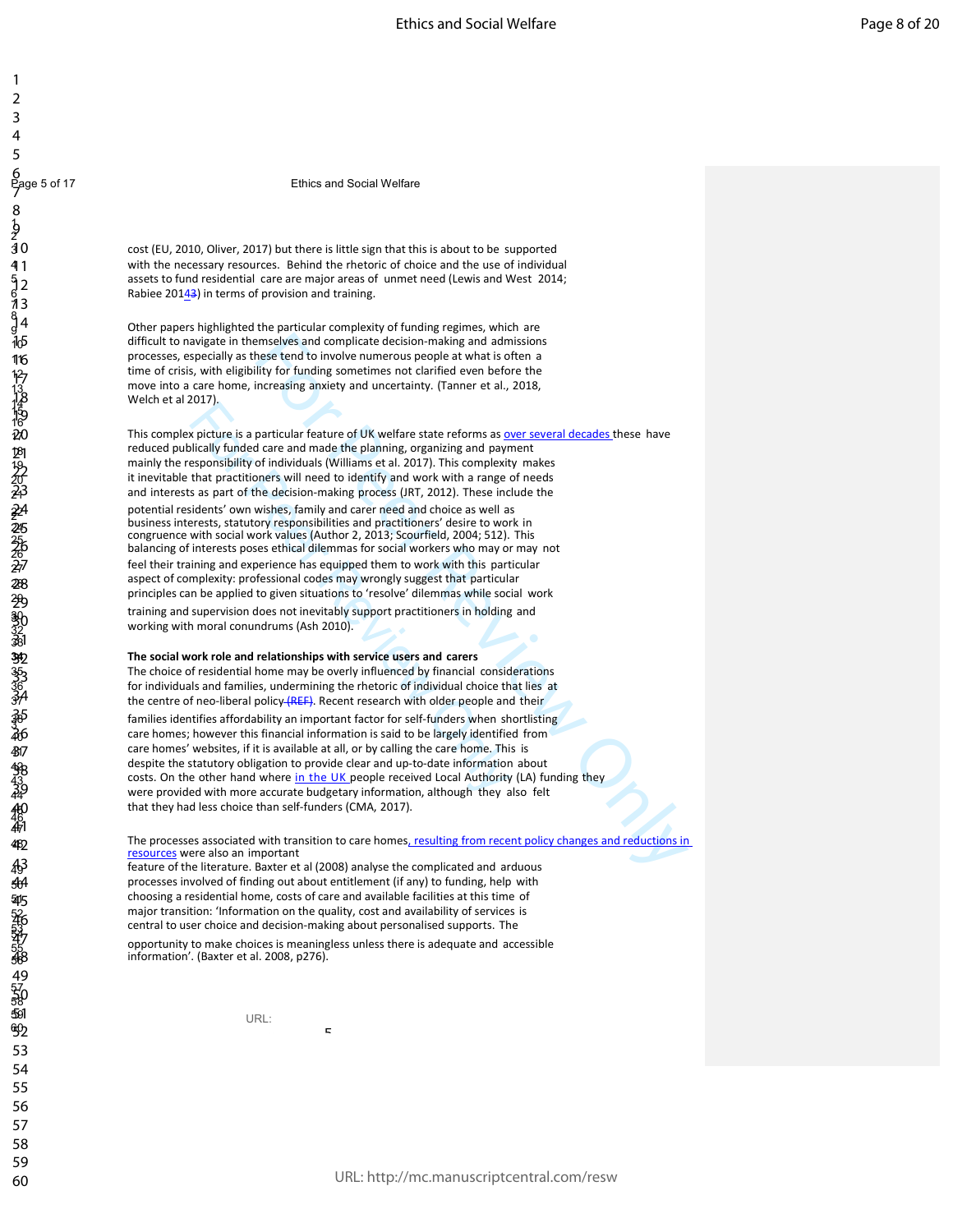60

### Ethics and Social Welfare **Page 6 of 17** Page 6 of 17

isions to move into care homes where they knew little like<br>the available to them or what day-to-day life would be like<br>03) for example, explored the processes older people go<br>03) for example, explored the processes older p It is ironic that While the provision of information is central to the consent process for medical procedures (whether potentially life-threatening or minor), many of the most vulnerable people in the UK may be expected to consent to life-changing decisions themselves or on behalf of loved ones on this basis. Even where information about cost is available, the literature suggested that older people were having to make hasty decisions to move into care homes where they knew little about what was going to be available to them or what day-to-day life would be like (Dwyer 2005). Wright (2003) for example, explored the processes older people go through as self-funders, finding further evidence demonstrating the lack of time given to decision-making in a crisis (usually related to hospital admission) and unhelpful time pressures during this process of transition are seen as unhelpful by a number of other writers (Lee et al, 2003). Wright also sets outreports how professionals reported sometimes avoiding detailed assessments by sending older people costrelated information in advance, thus curtailing social work involvement in advance. Those who subsequently became self-funders were encouraged to admit themselves directly and may therefore enter residential care inappropriately. This raises obvious questions about ethical practice and is relevant not only to the British but also the international context.

25 Some studies considered service users' and carers' own perspectives on how funding 26 their care impacted on exercising choice about residential care (Lee et al, 2000; 27 Davies et al, 2003; Price et al, 2014; Ryan et al, 2017; IpsoMori, 2017; CMA, 2017). Consumer research (CMA, 2017) identified how families and informal carers only become aware of how the system worked when an older person they were caring for needed to access social care urgently. They found the funding system complex and the experience stressful due to the bureaucracy and a lack of any authoritative source of information. Consumers typically searched for information online using a search engine, but were unable to find information about the availability of rooms or beds, prices, and terms and conditions. Given that family or friends often conduct these searches and arrangements, they may themselves have limitations and may not be familiar or confident with using the Internet despite its potential for accessing

useful information and advice from charities and advocacy organisations. Demands 40 on relatives to seek out and select residential provision for their loved ones, tended 41 to rely on their own uninformed judgements about quality or being forced to accept whatever was available, leading to anxiety and stress (Dig by and Bloomer 2012). This indicates that there has been little change since Netten et al's (2001) longitudinal study examining placement decisions, providing evidence that services aimed prevention of admission to residential care was inconsistently availablea lottery and that carers' support

and risk issues took priority over informed and needs-based admissions processes.

The social work role and the inconsistency of social work involvement for vulnerable older people are highlighted by Wright (2003) and others. It is also the case that exclusion from a needs assessment by a qualified person (since in parts of the UK and elsewhere the process is undertaken by non social work staff) may impact on the quality of care received, even to the extent that appropriate rehabilitative interventions are bypassed because of a lack of knowledge. A literature review on experiences of residential placement (Lee et al, 2003) recommends the value of locating the placement in a temporal framework given that decision-making and adjustment is

 $\epsilon$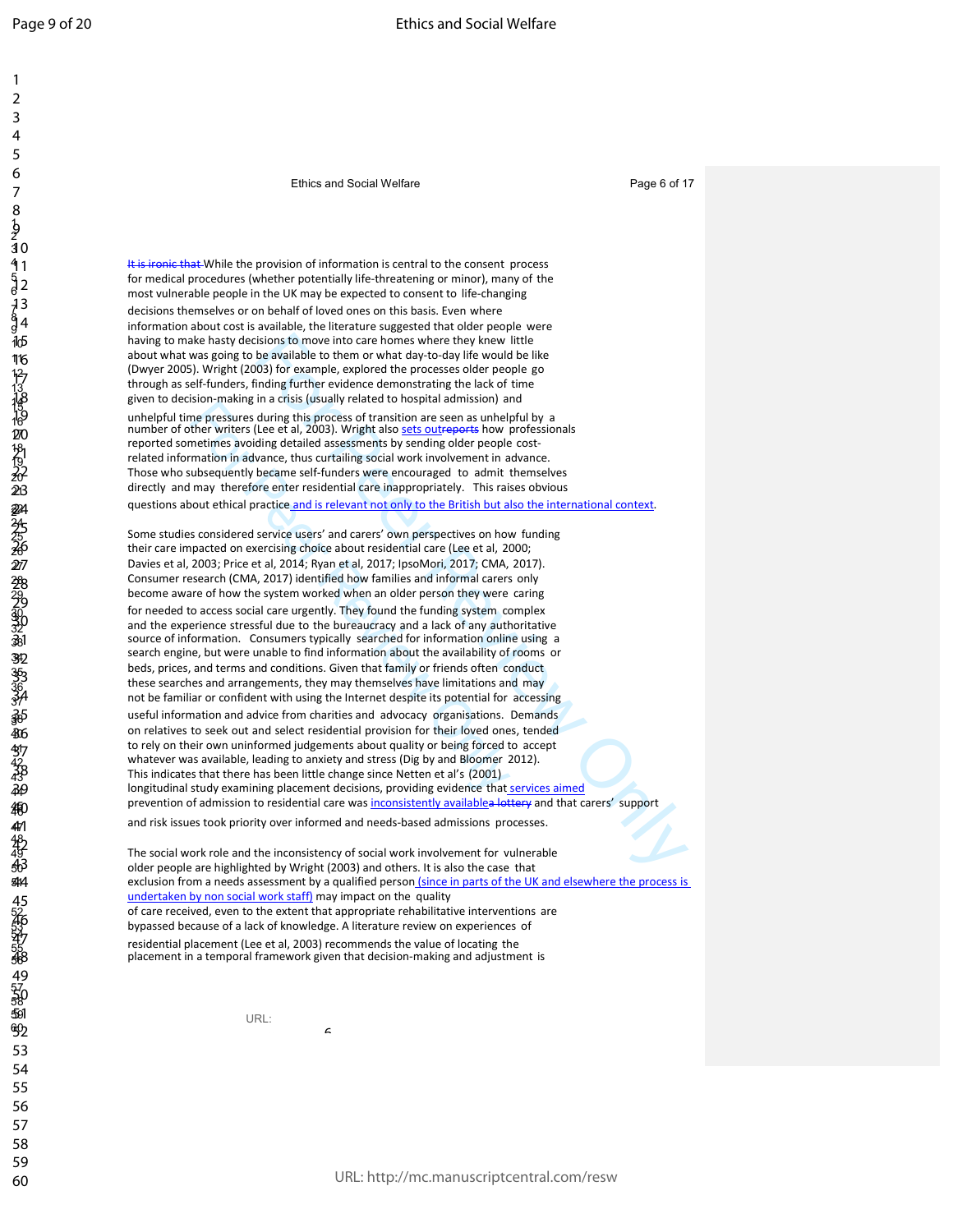6<br>Page 7 of 17 **Ethics and Social Welfare** 

not a discrete event but begins well before a placement begins and after it has been made. These are clear arguments for the need for a continuing role for social work 5 after admission to residential care**.** For example Wilson et al (2009) argued that social workers need to open up opportunities for older people to be involved in making decisions about their financial assets, including practices in keeping with the mental capacity legislation, policies and guidance. These of course include providing relevant information, communicating appropriately, and exploring advocacy (Tilse et

The extent to which everyday practices in community and residential aged-care reflect these legislative principles is currently poorly understood across a range of

municating appropriately, and exploring advocacy (Tilse et<br>
yday practices in community and residential aged-care<br>
rinciples is currently poorly understood across a range of<br>
rinciples is currently poorly understood across disciplines. Research from Australia with informal carers in relation to asset management has identified a range of practices, attitudes and environments that include or exclude older people in decision making about their assets (Tilse et al.2005, 2007, 2007a). Further research by Tilse et al (2011) reveals that but staff support for residents' budgets was inconsistent and seen as overly resourceintensive by many. As a result, protection of staff time often took priority over empowerment and inclusion of the older person in decision-making. Providing individual attention, assessment and support in this domain of decision-making can be easily overlooked and may be poorly resourced.

Practice in relation to assisted decision making involves skills and legal knowledge in balancing power and risk, protection and independence in particular contexts. It also demands careful attention to the emotional impact of the costs of care. Author

2 et al's (in press) study of residential home carers working with older people with suicidal ideation found evidence of care home residents expressing a passive wish to die 'go' if the cost of care impacted on their future financial legacies; such a level of distress may be unrecognised and misunderstood without a willingness of professionals to explore the reasons for mental distress.

The social work role when there is no financial help available was also discussed in

the literature reviewed. Wright's (2003) study for example identifies how communication between social services and self-funders ceases at the point of financial assessment, potentially removing an important source of independent advocacy and other support for residents. This suggests that the social work role with older vulnerable people is often extremely limited, rather mechanistic and perhaps somewhat unsatisfying. Instead, this professional group could be using its training to enhance an area of practice that involves working alongside vulnerable

<sup>47</sup>people and their loved ones in ways which could contribute to a reinvigorated social work specialism (Manthorpe and Martineau 2017).

The theoretical and practical flaws in the system of social care for older people are also exposed by Scourfield's (2004, 2007, 2015) whose work further supports the case for the crucial importance of communication and other skills for the admission process, in order to protect the human rights of service users once in care. These principles are embedded in the British Association of Social Workers (2017) Capabilities Statements for social workers who work with older people (BASW 2017),

 $7c$ 

URL:

 $\mathbf{h}$ ร<br>30

123456P789

1  $\overline{2}$ 3  $\overline{4}$ 5

12

15

26

al. 2011).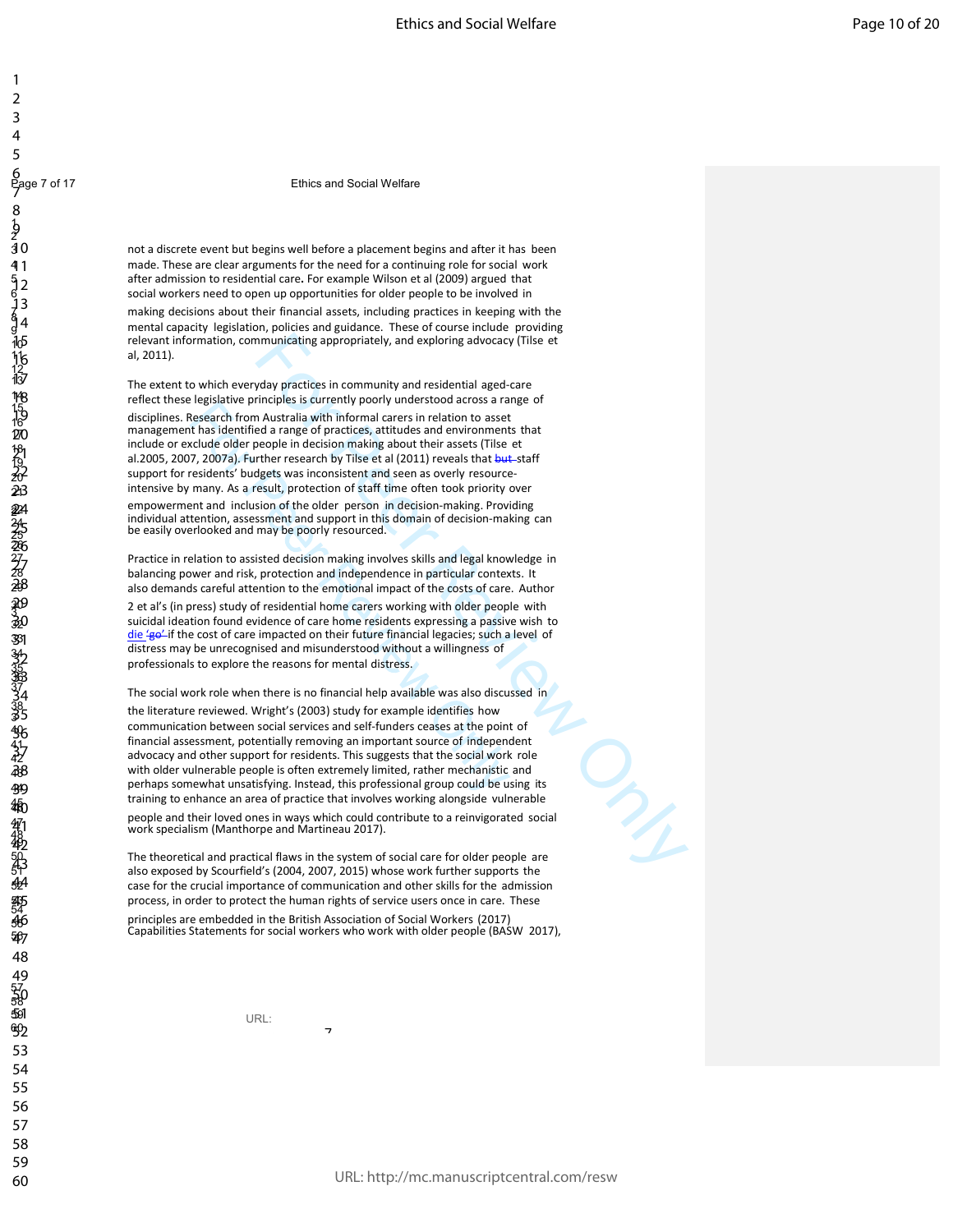1  $\overline{2}$ 

60

Ethics and Social Welfare **Page 8 of 17** Page 8 of 17

which includes the following powerful statement of feedback on this statement from an older user of services:

'It is important that it isn't assumed that anyone can work with older people; older people deserve to have people with the right knowledge and skills working with them. Some of the knowledge and skills is the same as for working with other people, but there are some specialist elements too.'

The particular impact that funding and business issues have on professionals' relationships with service users in nursing homes is a key focus of Thompson et al's (2014) study. Although this is not directly concerned with social workers it offers

relevant findings in relation to the professional role. The authors describe tensions between care needs and funding allocation, looking at the challenges associated with 'selling beds' for care home staff and how they cope with self-funding residents' expectations of higher levels of service. These are all pressures that social workers experience in a context where residential care has become largely privatised and where they are subjected to time and other constraints in order to effectively 'sell' particular facilities to potential residents. These pressures are likely to be experienced by social workers

## outside of as well as within the UK.

Furthermore in the transition period itself information obtained from relatives reveals that health and social care practitioners have enormous potential to influence whether or not helping a relative move to a care home is felt as a positive choice (Davis and Nolan, 2003, Wada, 2016). This raises further ethical questions for social work about whether the role should be about more than sign-posting,

regardless of what 'austerity'-driven policies practitioners are working to; again this lends support for the need to build a gerontological social work specialism, and the extent to which social work education, practice and management is willing to demand adequate resourcing of the sector. (SWAN 2018).

### **<sup>36</sup>The implications of neoliberal discourses**

ne specialist elements too.'<br>
It funding and business issues have on professionals'<br>
sis is not directly concerned with social workers it offers<br>
is is is not directly concerned with social workers it offers<br>
is is is not The theme of the impact of neo-liberal economic and social policy over several decades links all of the papers selected for review. The implications of marketdriven social care provision, for our purposes especially in residential care for vulnerable older people, are considerable and some of these have been discussed above. The reduction of state provision in favour of a widespread requirement for individuals to take responsibility for their own care needs has dramatic financial implications for older people in the UK, many of whom might have expecteda  $g$  reater level of -state welfare provision to be available should they need it (CMA 2017).

In addition, neoliberal policy does not only have financial effects on individuals. The literature review showed how structural changes to wealth distribution and privatisation have been mirrored in a policy discourse which asserts that individuals themselves have an obligation to contribute to an alleged 'shortfall' in funding from national taxation; that is, not only is social care not deemed to be a collective 53 concern but those needing it depicted as being responsible for causing insufficiencies in national budgets, however wealthy such nations might be (Drakeford, 2006; Stewart 2012).

8criptcentral.com/resw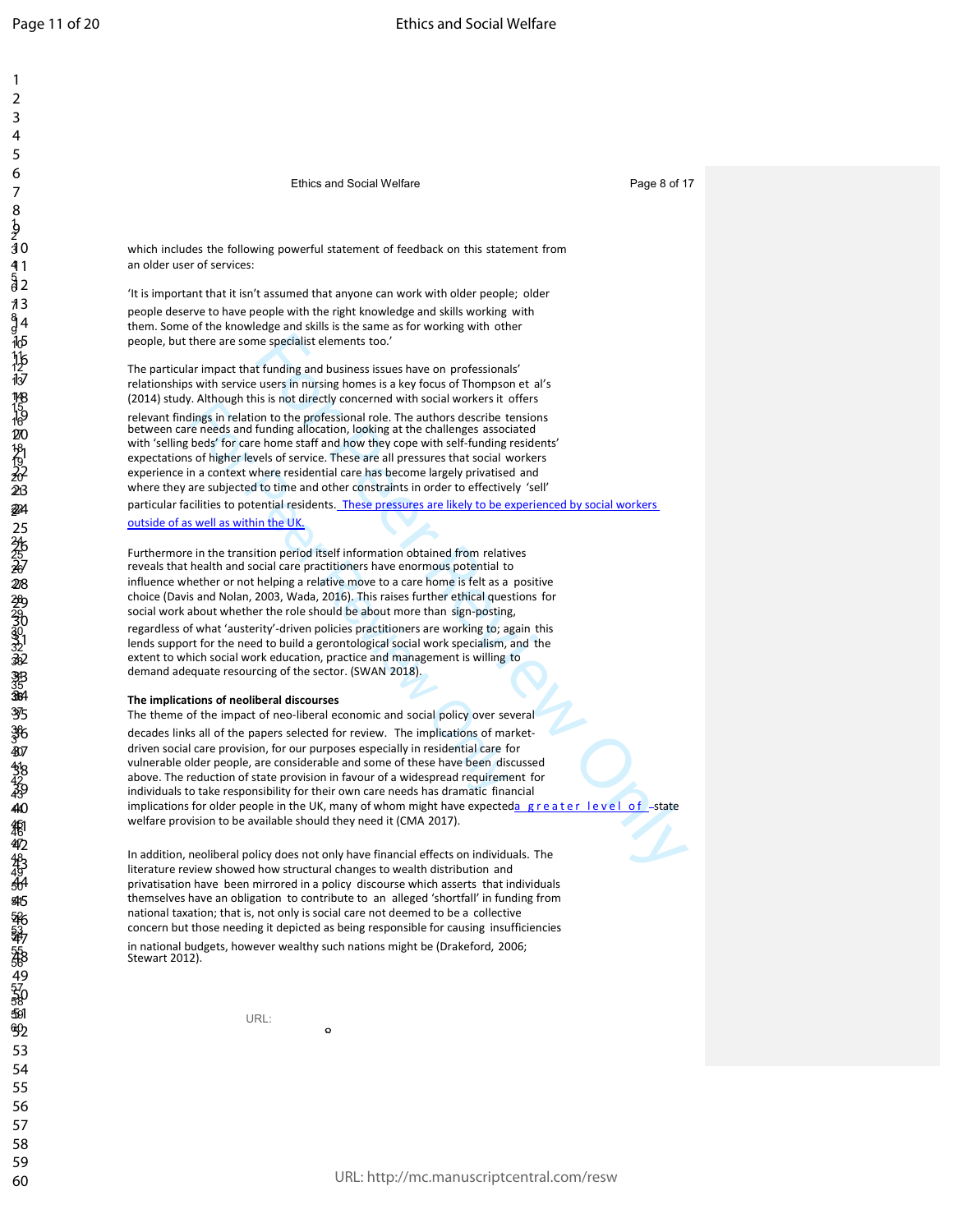6<br>Page 9 of 17 **Ethics and Social Welfare**<br>
2

We identified above how the literature presented the extent to which marketization and privatisation complicates the strategic planning, admissions and other processes older people are drawn into if they need to consider moving into residential care. 7 The theme of complexity also features in discussions in the literature in relation to different viewpoints and discourses in relation to individuals and their needs. These include different professional perceptions of acceptable risk, with some vulnerable older people wishing to remain in their own homes despite the expressed concerns of professionals, significant others and carers. (Turnpenny and Beadle-Brown 2014).

The social work role in Best Interest Assessments and the legal duty to maximise the

opportunities for individuals to demonstrate and exercise their mental capacity are also areas of practice that may suffer the impact of resource cuts, caseload pressure and managerial demands (Denson et al 2012, Tilse et al 2011). Williams et al (2017) pose questions about substitute decision-making which go beyond resourcing to more fundamental ethical issues, but in resource-driven practice social workers are unlikely to be able to address these in their work: 'Questions have also been raised about the willingness and ability of service users to exercise choice and control, and whether the restricted capacity of some residents (e.g. with advanced dementia or severe learning disability) to make decisions about their own care can be entirely substituted for by relatives, advocates or other intermediaries' (p1074).

onal perceptions of accestable risk, with some vulnerable<br>onal perceptions of accestable risk, with some vulnerable readers and the steps of energy and Beadle-Brown 2014).<br>St Interest Assessments and the legal duty to maxi While social workers may see the need to promote the exercise of individual autonomy as central to their professional codes and value base, here again the literature review showed a far more nuanced picture, with some authors highlighting the way in which neoliberal economic policies have directly the drive for personalised and individualised services with an emphasis on being active and independent (Welch et al., 2017, Williams et al. 2017, Ward and Barnes 2016). There was also evidence that the very 'oldest old', frail and with high needs for care (unlike the group deemed to be in their 'third age') did not see activity provision, or personal choice, or concepts of empowerment, or personalization of care as priorities. Instead they wanted to be looked after and to have good relationships with carers. (Hollinrake and Thomas 2015).

Social workers and other professionals whose understanding of good practice is founded on empowerment models and person-centred approaches may find engaging with older people in discussions with a different focus, facilitating 'care' rather than 'independence' a challenge to their values and to key tenets of their professional education (Lloyd 2006). This raises interesting ethical issues about the assumptions behind professional training, as well as the extent to which social workers can discuss such challenges to received notions of best practice in <sup>50</sup>supervision**.** Older people have themselves taken a more critical position in relation to self-funding of their own care, with some arguing that neoliberal policies negate the contributions they have already made to society (Hanratty et al 2012); O'Rourke (2016) also shows how the UK social policy focus on making the social care system

'affordable' to the state through delegation of personal budgets to individuals has

9criptcentral.com/resw

URL:

1  $\overline{2}$ 3  $\overline{4}$ 5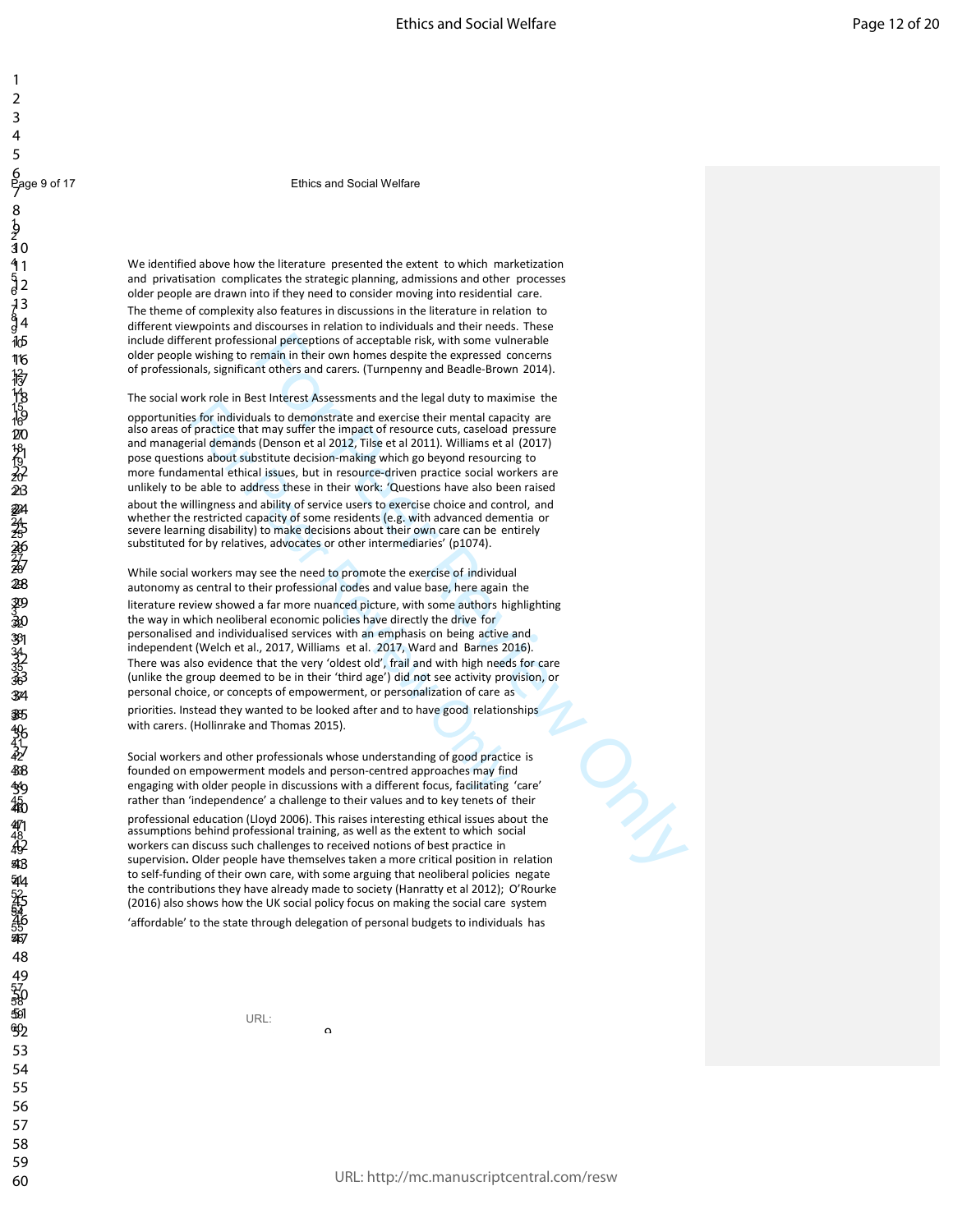123456789

วิ 2

 $31$ 

13

Ethics and Social Welfare **Page 10 of** Page 10 of 17

been widely contested. Ash (2010) is one author who argues that social work ethics and training needs to be re-examined in this light.

The emotional impact on service users and their loved ones of needing to pay for

residential care was an important theme in the literature and again show how contested funding policies and the ideology behind them are. Older people's voices were evident in some papers as research participants, and a range of views was expressed, some of which reflected the powerful emotional impact of funding policies (ONS 2012).

Whilst only 3.2-5% of older people face decisions about entering residential care, the

literature review showed how this minority of very vulnerable individuals could be subject to huge and unexpected costs. Some papers presented arguments opposing payment for care, with older people believing that their taxation and national insurance contributions had been part of their planning for old age, and that care for older people would continue to be treated as a social good and collective <sup>21</sup>responsibility (Hanratty et al, 2012). In many cases this was because they had lived through the inception of the NHS and UK Welfare State and did not expect provision to change so dramatically (ONS, 2012).

is and the ideology behind them are. Older people's voices are orsa is research participants, and a range of views was<br>reflected the powerful emotional impact of funding<br>represents as research participants, and a range of While some authors such as Stone and Wood (2010) suggest that within the constraints caused by a marketization of care, enough is known about need and 28 good practice to develop a funding model …'that builds up from the best of current knowledge where assessments of needs and definition of outcomes have been coproduced, and where people with lower as well as higher levels of need are empowered to access the care and support they require to enjoy later life' (p8), others demand fundamental change, an abandonment of neo-liberal policy and a redistribution of wealth through general taxation, from the rich to the poor. Within the UK social work profession there is opposition 'austerity' measures and increasing involvement by social workers in national and international campaigns against policies which both increase poverty and disadvantage and co-opt social workers in implementing these (SWAN 2018). In relation to older people and residential care, and given the universal nature of ageing, this suggests a need for a political and ethical debate in social work about the arguments in favour of abolishing charges for residential care and meeting need through public funding. This again raises questions about the social work role: is it simply about implementing policy and are practitioners able and willing to engage in discussions with older service users to understand the range of views about funding issues? Ash (2010) is one author who argues that social work ethics needs to be re-examined in light of continuing abuse of elders and what she identifies as overly procedural and rule-driven attempts to impose on social workers and service users definitions of good practice that do not withstand ethical scrutiny.

The theme of interdependence emerged from the literature as a challenge to neoliberal discourse and connects with the discussion above about the antipathy

 $\overline{1}$   $\overline{0}$ 

many of the 'oldest old' feel about being related to as an independent, autonomous individual. Increasing frailty and higher care needs seem to play a part in a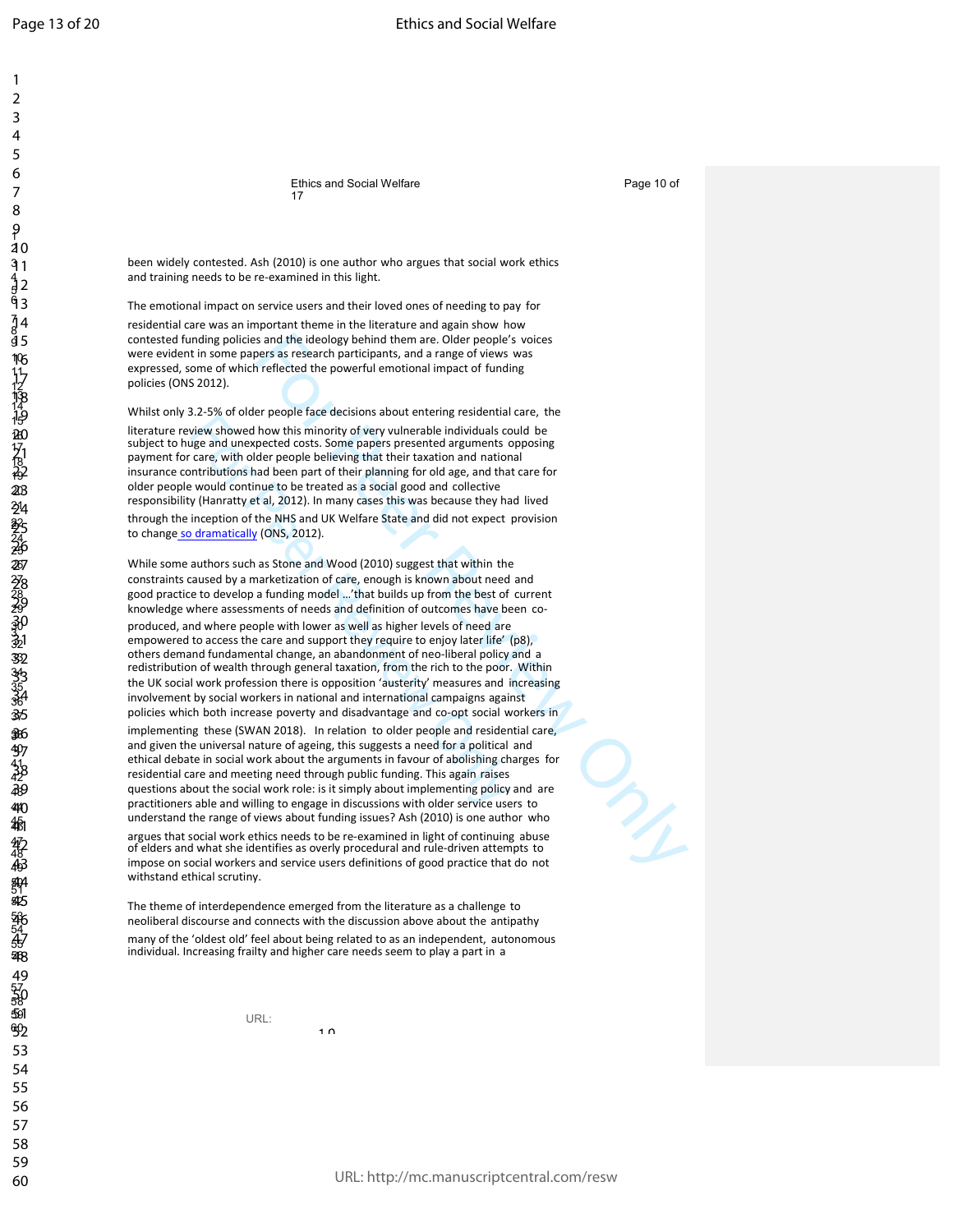123456P789

 $\mathbf{h}$ ร<br>30

6<br>Page 11 of 17 **Ethics and Social Welfare** 

conception of self as connected with (and dependent on) others; the wish to hold 4 onto and pass on financial assets which are seen as the fruit of a lifetime's work was also expressed as something which could still be done for children or other relatives, who may be in financial or housing need as a result of austerity policies. The

interdependent position of older people was also highlighted in the view that adult children had provided considerable support to their parents and for this reason too, should not be denied the inheritance of a valuable asset (Hanratty et al 2012, Stewart 2012). As Tanner et al. (2018) put it, 'The centrality of relationships means that their decision-making is entwined in considerations about others' (p276).

### <sup>14</sup>**Discussion and conclusion**

The rapid review of the literature undertaken by the authors indicated a wideranging and critical discussion about the implications of self-funding for older people. We noted how analyses of the extent to which neo-liberal policies have become integral to the operationalizing of social care are currently raising new questions a b o u t auestio

conceptions of good practice, the meanings frail older people attach to their connections with others (which may be out of step with 'person-centred' social work approaches) and discussions about the impact of self-funding on the social work role. Ethical issues and dilemmas are inevitably central to working with and for some of the most vulnerable people in society; these were addressed directly in some of the literature, with some authors arguing for particular ethical frameworks

or for revisiting accepted notions of 'ethical practice' (Lloyd 2006, Ash 2010, Ward and Barnes 2015).

inheritance of a valuable asset (Hamarty et al 2012,<br>
et al. (2018) put it, "The centrality of relationships<br>
et al. (2018) put it, "The centrality of relationships<br>
making is entwined in considerations about others' (p276 While there was implicit and explicit discussion of the social work role in relation to this crucial area of decision-making, including discussion of mental capacity and other legal issues (Welch et al. 2017) we found little specific evidence in the review about the extent to which social workers acknowledge the financial and business driven aspects of their work and how this affects their focus on the care needs of the individual. In addition, this raises questions about social work education, training and socialisation, which were discussed in relation to other professionals but not social workers (Thompson et al. 2014). Debates about how best to fund long term care in this political, social and economic context appear to have largely ignored the impact that funding issues have on the experiences and views of social workers involved in this decision making and this suggests a potential for fruitful research.

The review process also indicated that tensions could also arise between social workers' value base and ethical obligations towards anti-oppressive and anti-

s

discriminatory practice (including challenging ageist prejudices) and managerialist demands to meet complex needs with fewer resources (Scourfield, 2015). Increased lifespan is connoted as social burden in neoliberal social policy discourses, albeit that the 'time bomb' metaphor of the ageing society has softened somewhat in recent years (Hollinrake and Thomas 2015). Again this has the potential to contribute to a dissonance some practitioners experience between their understanding of professional ethics and practice realities (Author 2, 2013).

URL:

53 54

49

8233139

29

43

46

13/

15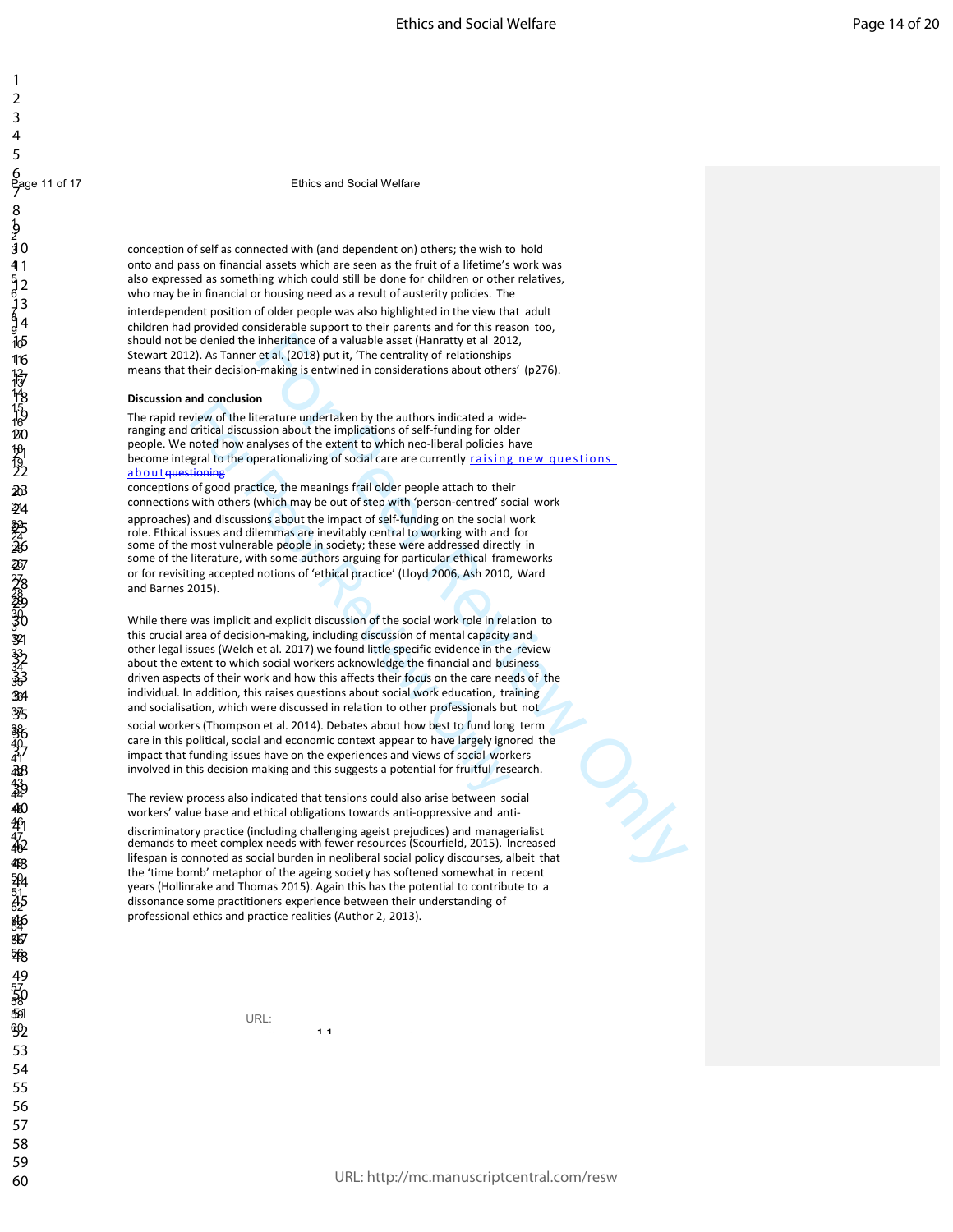Ethics and Social Welfare **Page 12 of** Page 12 of 17

Some authors have argued that this group, belonging to the 'oldest old' in the population, can be seen as the 'fourth age' (Gilleard and Higgs, 2011), and as such face particular challenges in terms of social policy and social attitudes, not least 6 because current policy and practice imperatives relating to 'maximising independence' does not reflect priorities for many in this group (Lloyd 2006). Social workers may be unable, due to resource constraints, to give the time and attention needed to engage fully with older service users in order to establish their needs and wishes at a time of difficult transition, and may feel they are colluding in ageist and oppressive practices, but the social work voice in this regard was absent from our review.

There were examples in the literature which not only shed light on older people's views and wishes but suggested methodologies for engaging in ways which allow service users to express their views and feelings and be heard. Price et al's (2014) study for example used social imaginary theory to explore the barriers to planning for care, finding that a large number of older people would prefer to die than to enter residential care. Their research showed how complex and long-established

patterns of behaviour also militated against open discussion amongst partners and families, their data indicating that going into residential care is seen as the ultimate 25 'failure' in a consumer society where asset accumulation is valued as a sign of selfworth and self-determination. Their conclusion that policy exhortations for individuals to plan for care costs will be ineffective without a nuanced approach to such perspectives must be taken seriously by social workers and policy makers, yet again we found little evidence that practitioners are able to find time and space to

engage fully in discussions with older people about these issues.

the to resource constraints, to give the time and attention<br>tito doler service users in order to establish their needs and<br>it transition, and may feel they are colluding in ageist and<br>the social work voice in this regard w The oversimplification of the effects of loss and change on older people during the decision-making process and transition to residential care, including their financial assets and associated status can be seen as a form of ageism. Both policy and practice literature often implies that there is a homogeneity of experiences of moving into or living in an institution, with minimal attention to promoting an informed and transparent process. The literature included arguments for attention to be paid to quality issues which were include taking account factors of class, ethnicity, culture and gender, the impact of life experiences, and local needs (Scourfield 2004, Ryan et al 2012)) and the need for on-going social work relationships but as explained above, the impact of complexity along with neoliberal policies poses challenges for the profession in whatever jurisdiction it operates. (Wright, 2000, 2003).

Many of the studies reviewed indicate that models put forward by policy makers should start their analysis planning with the voices of older people themselves, and be sensitive to the cultural components and the uniqueness of local environments and resources (Ryan et al, 2012). They also highlight gaps between health and social care provision, older people's expectations and what can be provided by a reformed welfare state at a time of financial stringencies. However we also found evidence of a strong antipathy to residential care amongst many older people (Price et al. 2014)

which means that assumptions about involving actual or potential service users need to be challenged, as the views expressed are likely to expose the tensions and

1 ว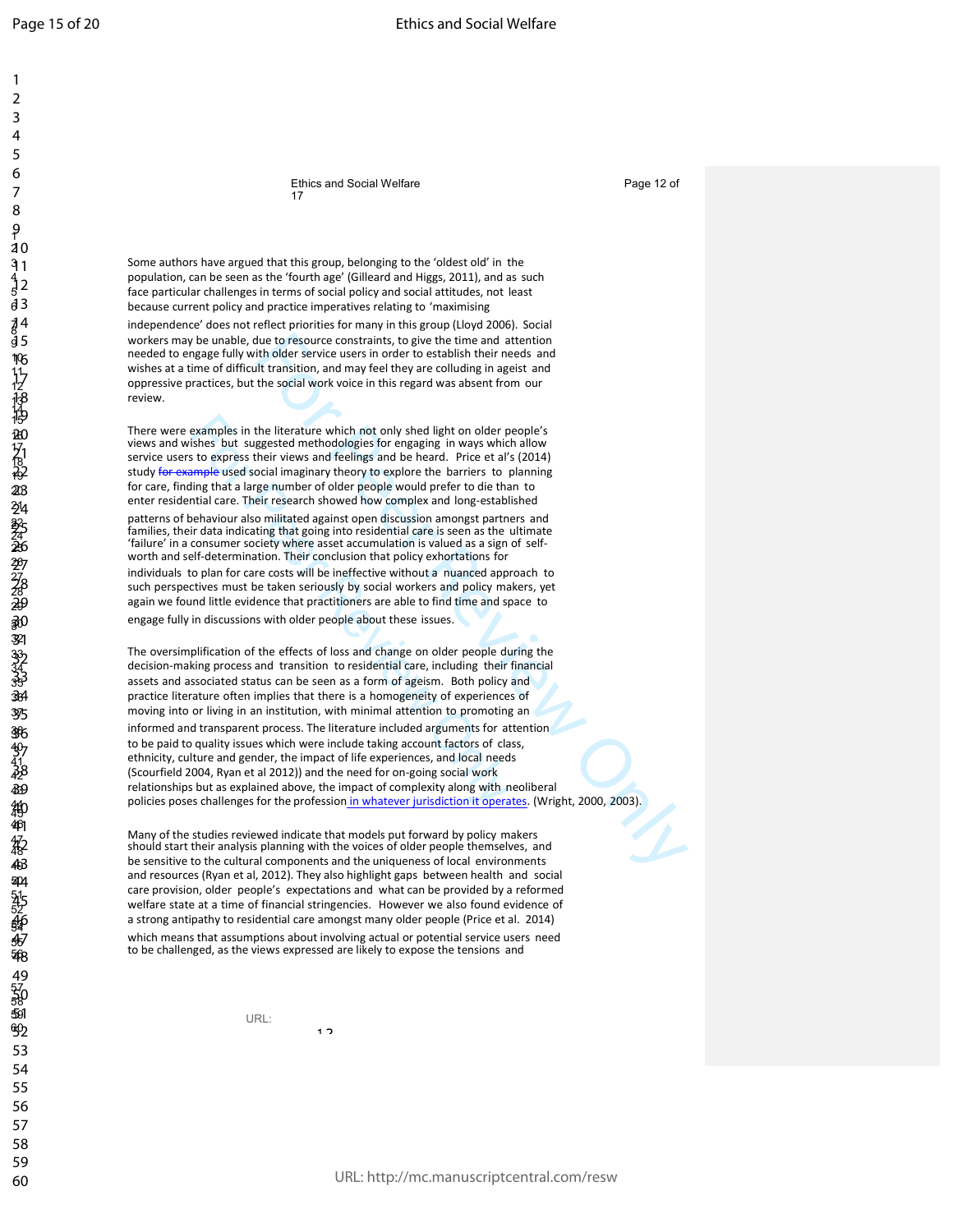1  $\overline{2}$ 3  $\overline{4}$ 5

6<br>Page 13 of 17 **Ethics and Social Welfare**<br>
2

conflicts in relation to social policy in relation to public funding and residential care as a collective entitlement. As Welch et al. (2017) put it, 'more work needs to be done to convert political discourses into achievable reality' (p.130)

<sup>7</sup>Throughout this paper we have indicated how the ways ethical issues and dilemmas have been discussed in the literature reviewed have varied. Some authors have explicitly addressed not only the ethical issues for social work and other professionals but have also suggested revisiting the profession's ethical frameworks (Ash 2010) or have explicitly argued for particular approaches (Lloyd 2006, Wada 2016, Ward and Barnes 2016) to meet service users' needs and support practitioners with this area of practice. Other papers we reviewed provided accounts of complex processes and skills required, and these raised ethical issues implicitly.

Our review also echoes debate elsewhere about the need to revisit conventional divides between politics and ethics (Author 1, 2015). The issues about self-funding are not politically or ethically neutral and the literature has presented a number of arguments against the inevitability of current policies, as well as suggestions for ethical frameworks which incorporate ideas of interdependence, the need to balance interests and to value care without an impetus to promote independence <sup>25</sup>(Lloyd 2006, Wada, 2016, Ward and Barnes 2016).

inly the ethical issues for social work and other<br>only the ethical issues of sosingested revisting the profession's ethical frameworks<br>itly argued for particular approaches (Lloyd 2006, Wada<br>O16) to meet service users' nee Although our particular focus on self-funding in the UK limited the scope of our literature review, the themes from the papers selected provide further stimulus for debate and draw out new suggestions for further developments in research and professional practice with older people requiring complex support. This study also indicates the pressing need for more information about social workers' views and perceptions about the ethical dilemmas they face and whether or not they feel equipped by their training, education and workplace support to address this dimension of their practice. It is the authors' contention that research in this area would make an important contribution to the developing and international specialism of gerontological social work.

Author 1 (2015) Author 2 (2013) Author 2 et al (in review) Author 2 et al (2017) Abraham, A. (2011) Report of the Health Service Ombudsman on Ten Investigations into NHS Care of Older People, The Ombudsman Service, London. Age UK (2012) Care in Crisis, Age UK, London. Ash, A. (2010) Ethics and the street level bureaucrat: Implementing policy to protect elders from abuse. Ethics and Social Welfare 4:2, 201-9 Association of Directors of Adult Social Services (2014), "Social care services 'unsustainable' – ADASS", press release, 2 July, available at: www.adass.org.uk/social-care-services-unsustainable-adass/

 $1<sub>2</sub>$ 

Baxter K., Glendinning C. & Clarke S. (2008) Making

Informed choices in social care: the importance of accessible information. Health and Social Care in the Community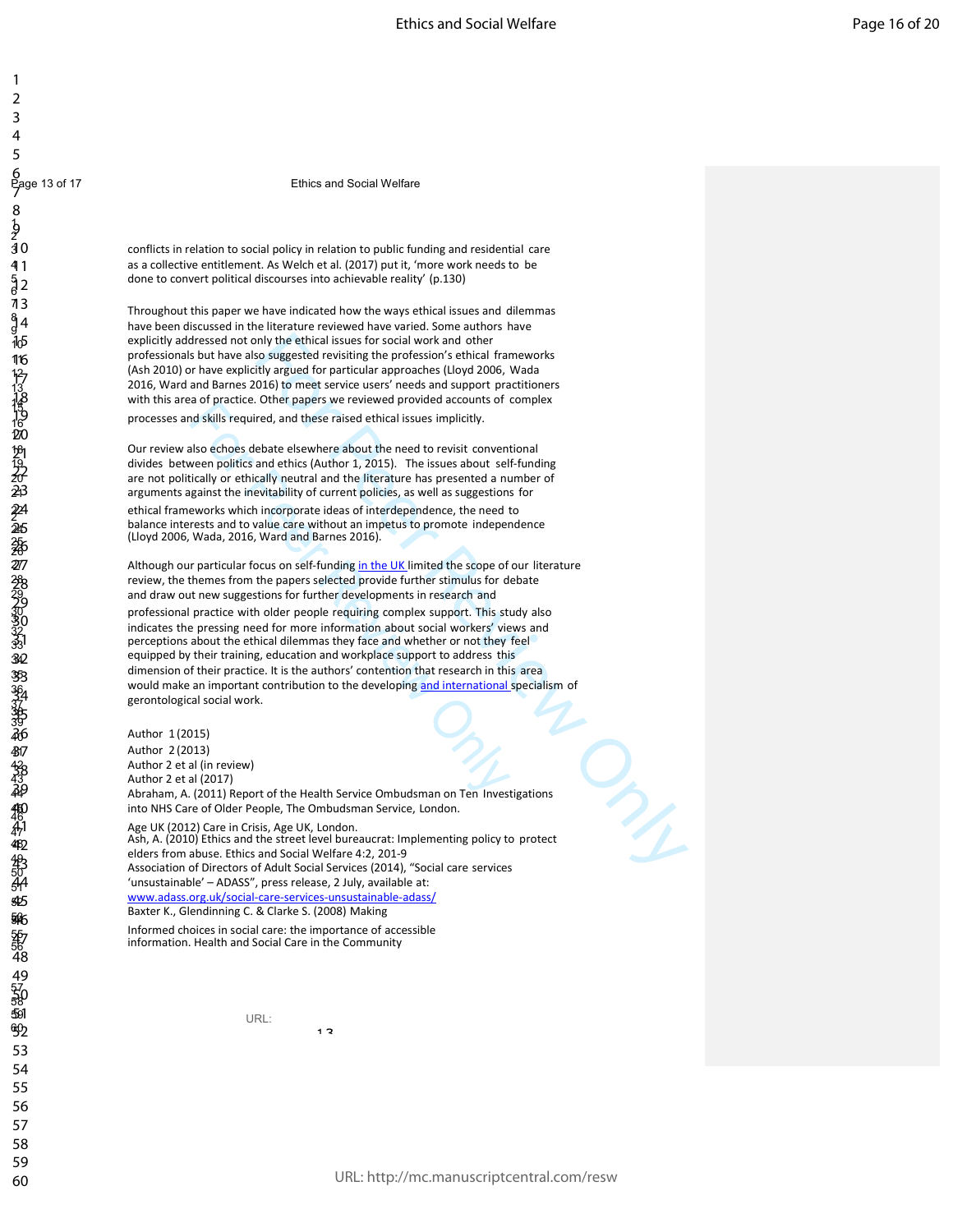620England%20who%20work%20with%20older%20people.<br>
nberg, R., Costa-Font, J., Gori, C, Di Maio, A., Patxot, C.,<br>
oheng, R., Costa-Font, J., K. (2001) Themes of rural health<br>
m of research. Geriatric Nursing, 22, 5, 234–8.<br> Ethics and Social Welfare **Page 14 of** Page 14 of 17 3 16 (2), 197–207. 4 Competitions and Market Authority (2017) Care Homes Market Study. CMA 5 British Association of Social Workers (2017) Capabilities Statement for social workers who work with older people 7 https://www.basw.co.uk/england/older/docs/Capabilities%20Statement%20for%20 9 social%20workers%20in%20England%20who%20work%20with%20older%20people. pdf accessed 16/1/18 Comas-Herrera, A., Wittenberg, R., Costa-Font, J., Gori, C., Di Maio, A., Patxot, C., Pickard, L., Pozzi, A., Congdon, J. G. and Magilvy, J. K. (2001) Themes of rural health and ageing from a program of research. Geriatric Nursing, 22, 5, 234–8. Cook, G., Thompson, J., Reed, J. (2015) Re-conceptualising the status of residents in a care home: older people wanting to 'live with care' Ageing & Society, 35, 1587-1603. Davies, S., Nolan, M. (2003) 'Making the best of things'. Relatives' experiences of decisions about care home entry. Ageing & Society, 23, 429-450. DEMOS (2014), "A Vision for Care fit for the Twenty-First Century": The Commission on Residential Care, London. DEMOS. Denson, L., Winefield, H., and Beilby, J.. (2012) 'Discharge-planning for long-term care needs: the values and priorities of older people, their younger relatives and health professionals' Scandinavian Journal of Caring Studies Department of Health (2013) Policy statement on care and support funding reform and legislative requirements. London, DH. European Commission (2015), The 2015 Ageing Report, Geneva. EU.  $\frac{28}{25}$  Finbarr, Martin, F., ., Thorpe, T., Heath, H. and Noble, H. (2011) Quest for Quality An Inquiry into the Quality of Healthcare Support for Older People in Care Homes: A Call for Leadership, Partnership and Improvement, London, British Geriatrics Society. Dwyer, S. (2005) Older people and permanent care: whose decision? British Journal of Social Work, 35(7), 1081-92. Forder, J., Allan, S. (2014) The impact of competition on quality and prices in the 35 English care homes market. Journal of Health Economics 34 , 73–83 Gilleard, C. and Higgs, P. (2011). Ageing, abjection and embodiment in the fourth age. Journal of Aging Studies, 25(8), 135-42. Hanratty, B., Lowson, E., Holmes, L., Grande, G., Addington-Hall, J., Payne, S. Seymour, J., (2012) Funding health and social services for older people - a qualitative study of care recipients in the last year of life. Royal Society of Medicine Journal. 42 105, 201–207. 43 Health Committee. Statement on social care following Liaison Committee. 22 Dec  $\frac{44}{10}$  2016. <sup>45</sup>Hollinrake, S. and Thomas, W., (2015) "Caring relationships and efficient social care provision: Can an ethic of care provide a better foundation for responding to care needs in later life?", International Journal of Sociology and Social Policy, Vol. 35 Issue: 5/6, pp.419-436 www.parliament.uk//committees/committees-a-z/commonsselect/healthcommittee/ news-parliament-20151/social-care-chairs-statement-16-17/. Institute of Public Care (2011), "Estimating the number and distribution of selffunders of care in England", in Putting People First Consortium (Ed.), People Who

URL:

 $1<sub>A</sub>$ 

57

54

56

46

8233139

15 19

9 2 10

123456789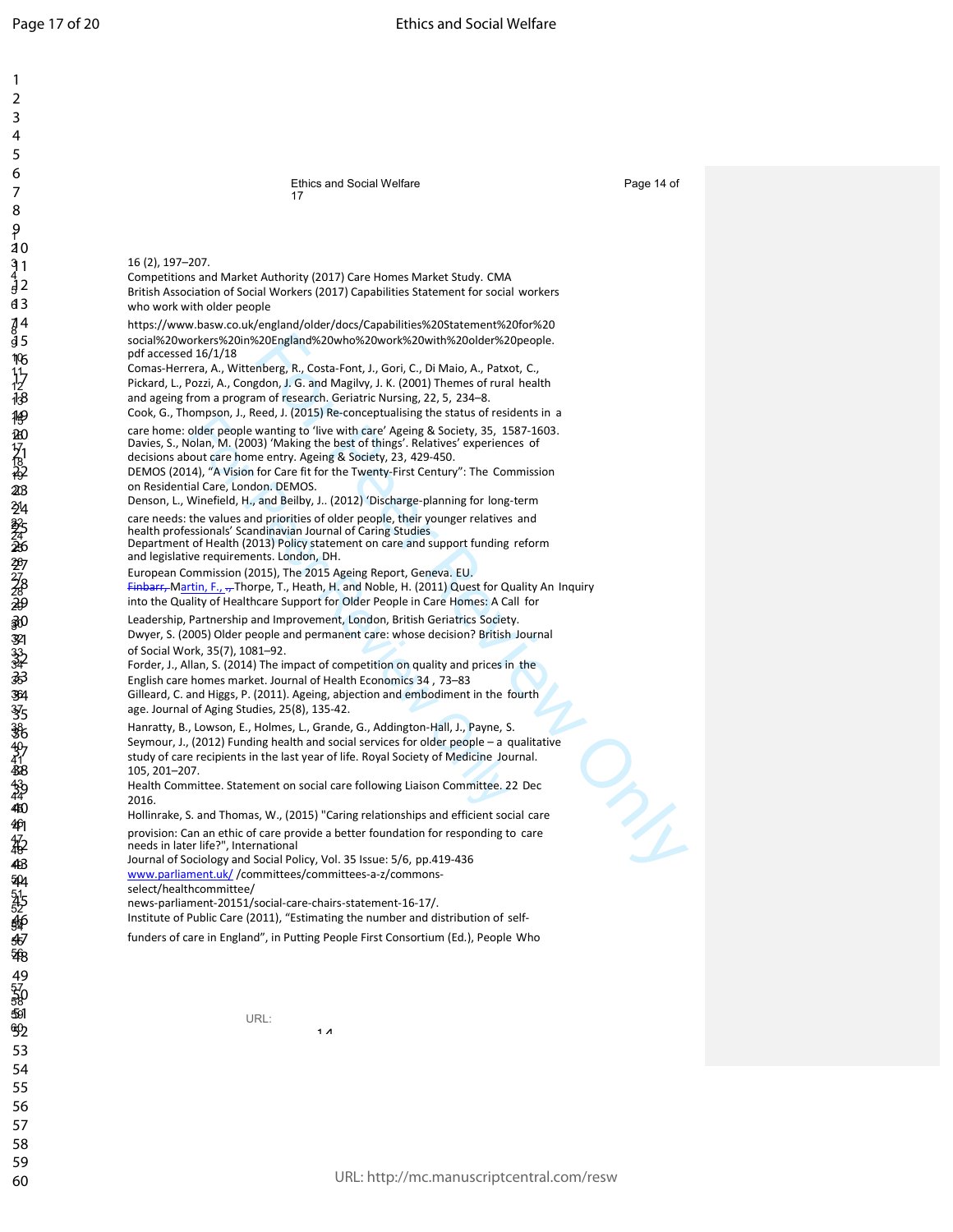| 6<br>Page 15 of 17            | <b>Ethics and Social Welfare</b>                                                                                                                                     |                                                                                           |
|-------------------------------|----------------------------------------------------------------------------------------------------------------------------------------------------------------------|-------------------------------------------------------------------------------------------|
| 8                             |                                                                                                                                                                      |                                                                                           |
| þ                             |                                                                                                                                                                      |                                                                                           |
| 30                            | Pay for Care: Quantitative and Qualitative Analysis of Self-Funders in the Social Care                                                                               |                                                                                           |
|                               | Market, London, Putting People First Consortium.                                                                                                                     |                                                                                           |
| 41                            |                                                                                                                                                                      |                                                                                           |
|                               | Ipso Mori (2017) Care Homes: Consumer Research: Ipsos MORI report for the                                                                                            |                                                                                           |
|                               | CMA. London, Ipsos MORI's Social Research Institute.                                                                                                                 |                                                                                           |
| $52$<br>$163$<br>$94$<br>$94$ | Joseph Rowntree Foundation (2012) Improving decision-making in the care of older                                                                                     |                                                                                           |
|                               | people: Exploring the decision ecology. York, JRF.                                                                                                                   |                                                                                           |
| ĭФ                            | King's Fund, Nuffield Trust (2016) Social care for older people: home truths. London,                                                                                |                                                                                           |
| 116                           | Kings Fund.                                                                                                                                                          |                                                                                           |
|                               | Author 2 et al. (in press) 'Ageism in the Third Age' in Liat Ayalon and Clemens Tesch-                                                                               |                                                                                           |
|                               | Roemer (Eds) Contemporary Perspectives on Ageism Series: International                                                                                               |                                                                                           |
|                               | Perspectives on Aging, USA, Springer International. Open Access.                                                                                                     |                                                                                           |
| やはややめめりみぬ                     | Laing and Buisson (2014) Care of elderly people market survey 2013/14, London.                                                                                       |                                                                                           |
|                               | Lee, D.T. F., Woo, J., McKenzie, A. (2003) A review of older people's experiences with                                                                               |                                                                                           |
|                               | residential care placement. Journal of Advanced Nursing. 37 (1), 9-27.                                                                                               |                                                                                           |
|                               | Lewis, J. and West, A. (2014) Re-shaping social care services for older people in<br>England: Policy Development and the problem of achieving 'good care' Journal of |                                                                                           |
|                               | Social Policy, 43,1,1-18                                                                                                                                             |                                                                                           |
|                               |                                                                                                                                                                      |                                                                                           |
|                               | Lloyd, L. (2006) A Caring Profession? The Ethics of Care and Social Work with Older<br>People. British Journal of Social Work 36, 1171-1185                          |                                                                                           |
|                               | Lowe, P. and Speakman, L. (2006) The Ageing Countryside. The Growing Older                                                                                           |                                                                                           |
| 斜势的                           | Population of Rural England. Age Concern, London.                                                                                                                    |                                                                                           |
|                               | Manthorpe, J., and Martineau, S. (2017) Engaging with the New System of                                                                                              |                                                                                           |
|                               | Safeguarding Adults Reviews Concerning Care Homes for Older People British                                                                                           |                                                                                           |
|                               | Journal of Social Work 47, 2086-2099                                                                                                                                 |                                                                                           |
|                               | Netten, A., Darton, R., Bebbington, A. Brown, P. (2001) Residential or nursing home                                                                                  |                                                                                           |
|                               | care? Appropriateness of placement decisions. Ageing & Society, 21, 2-23.                                                                                            |                                                                                           |
|                               | Office for National Statistics (2014) Changes in the Older Resident Care Home                                                                                        |                                                                                           |
|                               | Population between 2001 and 2011, ONS, London.                                                                                                                       |                                                                                           |
|                               | Oliver, D. (2017) Social care crisis needs meaningful solutions, not tinkering and                                                                                   |                                                                                           |
|                               | soundbites. Acute perspective. BMJ 356, doi: 10.1136/bmj.j436.                                                                                                       |                                                                                           |
| <b>乙酸乳酸 药乳粉科</b>              | O'Rourke, G., (2016) Older People, Personalisation and Self: an alternative to the                                                                                   |                                                                                           |
| \$6                           | consumerist paradigm in social care. Ageing & Society, 36, 1008-30.                                                                                                  |                                                                                           |
|                               | Parton, N. (2003) Rethinking Professional Practice: The contributions of Social                                                                                      |                                                                                           |
|                               | Constructionism and the Feminist 'Ethics of Care' British Journal of Social Work 33, 1-                                                                              |                                                                                           |
|                               | 16                                                                                                                                                                   |                                                                                           |
|                               | Pawson Evidence-based policy: A realist perspective Sage: London                                                                                                     | Formatted: Font: +Body (Calibri)                                                          |
|                               | Price, D.,, Bisdee, D., Daly, T., Livsey, L., Higgs, P. (2014) Financial planning for social                                                                         |                                                                                           |
|                               | care in later life: the 'shadow' of fourth age dependency. Ageing and Society. 34,                                                                                   |                                                                                           |
|                               | 388-410                                                                                                                                                              | Formatted: Font: +Body (Calibri), 11 pt                                                   |
|                               | Rabiee, P., and Glendinning, C., (2014) "Choice and control for older people using home care services: how                                                           | Formatted: Font: +Body (Calibri)                                                          |
|                               | far have council-managed personal budgets helped?". Quality in Ageing and Older Adults, 15:4. pp.210-219.                                                            | Formatted: List Paragraph, Numbered +                                                     |
| <u>40</u> 3                   | Rothgang, H. (2006) Future long-term care expenditure in Germany, Spain, Italy and                                                                                   | Level: $1 +$ Numbering Style: 1, 2, 3,  +<br>Start at: 47 + Alignment: Left + Aligned at: |
|                               | the United Kingdom. Ageing & Society, 26, 285-302.                                                                                                                   | $0.11"$ + Indent at: 1.54"                                                                |
| 14451<br>4521<br>4522         | Ryan, A., McKenna, H., Slevin, O. (2012) Family care-giving and decisions about entry                                                                                | Formatted: Font: +Body (Calibri), 11 pt                                                   |
| 463                           | to care: a rural perspective. Ageing & Society 32, 1-18.                                                                                                             | Formatted: Font: +Body (Calibri)                                                          |
|                               | Scourfield, P. (2004) Questions raised for local authorities when old people are                                                                                     | Formatted: List Paragraph, Numbered +                                                     |
| <b>机能力的的 医子宫</b>              | evicted from their care homes. British Journal of Social Work, 34(4), 501-16.                                                                                        | Level: $1 +$ Numbering Style: 1, 2, 3,  +                                                 |
|                               | Scourfield, P. (2007) Helping Older People in Residential Care Remain Full Citizens.                                                                                 | Start at: 47 + Alignment: Left + Aligned at:                                              |
|                               | British Journal of Social Work, 37(7), 1135-1152.                                                                                                                    | 0.11" + Indent at: 1.54"                                                                  |
|                               |                                                                                                                                                                      |                                                                                           |
|                               | URL:                                                                                                                                                                 |                                                                                           |
| <u>භූ</u>                     | 1 <sub>5</sub>                                                                                                                                                       |                                                                                           |
| 53                            |                                                                                                                                                                      |                                                                                           |
|                               |                                                                                                                                                                      |                                                                                           |

123456P789

 $\mathbf{1}$  $\overline{2}$  $\mathsf{3}$  $\overline{\mathcal{A}}$  $\overline{5}$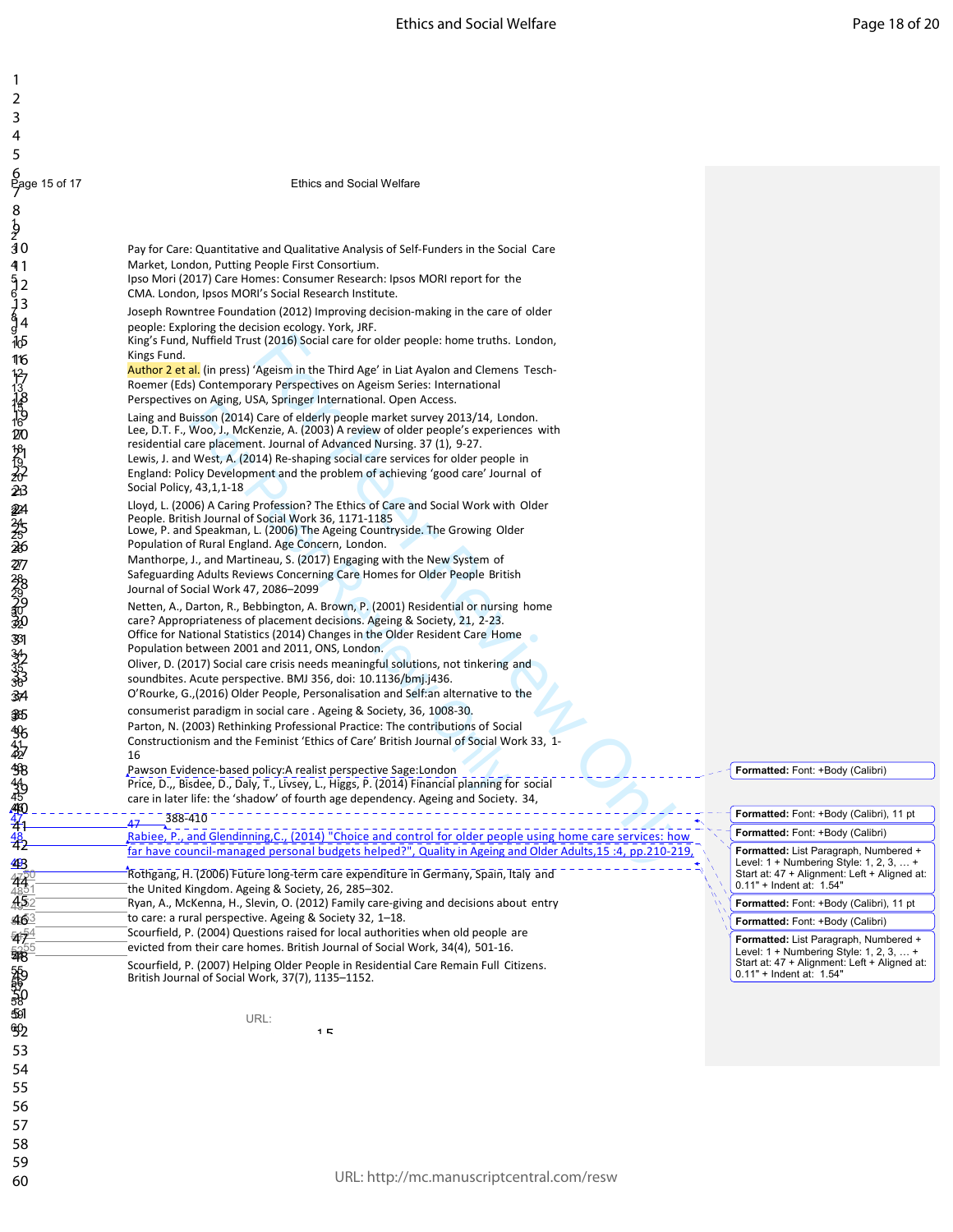123456789

Ethics and Social Welfare **Page 16 of** Page 16 of 17

Scourfield, P. (2015) Even Further beyond Street-Level Bureaucracy: The Dispersal of Discretion Exercised in Decisions Made in Older People's Care Home Reviews, British 5 Journal of Social Work, 45(3), 914–931.

Stewart, A. (2012) From family to personal responsibility: the challenges for care of the elderly in England Journal of Social Welfare and Family Law, 34 (2),179-196 Stolt, R., Blomqvist, P. and Winblad, W. Privatization of social services: Quality differences in Swedish elderly care Social Science and Medicine. 72, 560-567 SWAN (2018) https://socialworkfuture.org/category/about-swan/ accessed 10/6/18 Tanner, D., Ward, L., and Ray, M. ""Paying our own way" Application of the capability approach to explore older people's experiences of selffunding social care. Critical Social Policy 2018, 38(2): 262-282

Taylor, B. J., Donnelly, M., (2006) Professional Perspectives on Decision Making about the Long-term Care of Older People. British Journal of Social Work. 36, 807–<br>826  $\frac{1}{18}$  826

> Thompson, J., Cook, G., Duschinsky, R. (2014) 'I feel like a salesperson': the effect of multiple-source care funding on the experiences and views of nursing home nurses in England. Nursing Inquiry 22(2), 168-177.

> Tilse, C., Setterlund, D., Wilson, J. and Rosenman, L. (2005). Minding the money: a growing responsibility for informal carers. Ageing & Society, 25, 2, 215–27. Tilse, C., Wilson, J., Setterlund, D., Rosenman, L. (2007a). The new caring: financial asset management and older people. Annals of the New York Academy of Science, 27 1114, 355–61.

Tilse, C., Wilson, J., Setterlund, D., Rosenman, L. (2007b). Managing the financial assets of older people: balancing independence and protection. British Journal of Social Work, 37, 3, 565–72.

Tilse, C., Wilson, J., Rosenman, L., Morrison, D, McCawley, A-L. (2011) Managing older people's money: assisted and substitute decision making in residential agedcare. Ageing & Society 31, 93–109.

Turnpenny,A., and Beadle-Brown, J. (2014 Use of quality information in decisionmaking about health and social care services – a systematic review Health and Social Care in the Community (2015) 23(4), 349-361

d Winblad, W. Privatization of social services: Quality<br>derivate Social Science and Medicine. 72, 560-567<br>
<u>lalworkfuture.org/category/about-swan/</u> accessed 10/6/18<br>
lalworkfuture.org/category/about-swan/ accessed 10/6/18<br> Vlachantoni, A., Shaw, R.J., Evandrou,M. and Falkingham,J. (2015) The determinants of receiving social care in later life in England. Ageing and Society 35, 321-345 Wada,Y. (2016) Older people's exercising of choice in long-term care: a comparative analysis of England and Japan. Ageing & Society 36, 1185-1210. Ward, L. and Barnes, M. (2016) Transforming Practice with Older People though an 44 Ethic of Care British Journal of Social Work 46, 906-922

Welch, E., Palmer, S., Towers, A-M and Smith, N. (2017) 'Why are relatives of care home residents reluctant to "rock the boat"? Is there a culture of acceptance?'. <sup>48</sup>Working with Older People, 21: 2, pp.124-132

Williams, L. Ettelt, S., Perkins, M., Wittenberg, R., Lombard, D., Damant, J., and Mays, N. Will Direct Payments Make Adult Residential Care more Personalized? Views and Experiences of Social Care Staff in the Direct Payments in Residential Care <sup>52</sup>Trailblazers Social Policy and Administration 51;7, December 2017, PP. 1060–1078 Willis, R., Khambhaita, P., Pathak, P., and Evandrou, M. (2016) Satisfaction with

social care services among South Asian and White British older people: the need to understand the system Ageing and Society 36 1364-1387

 $1<sub>6</sub>$